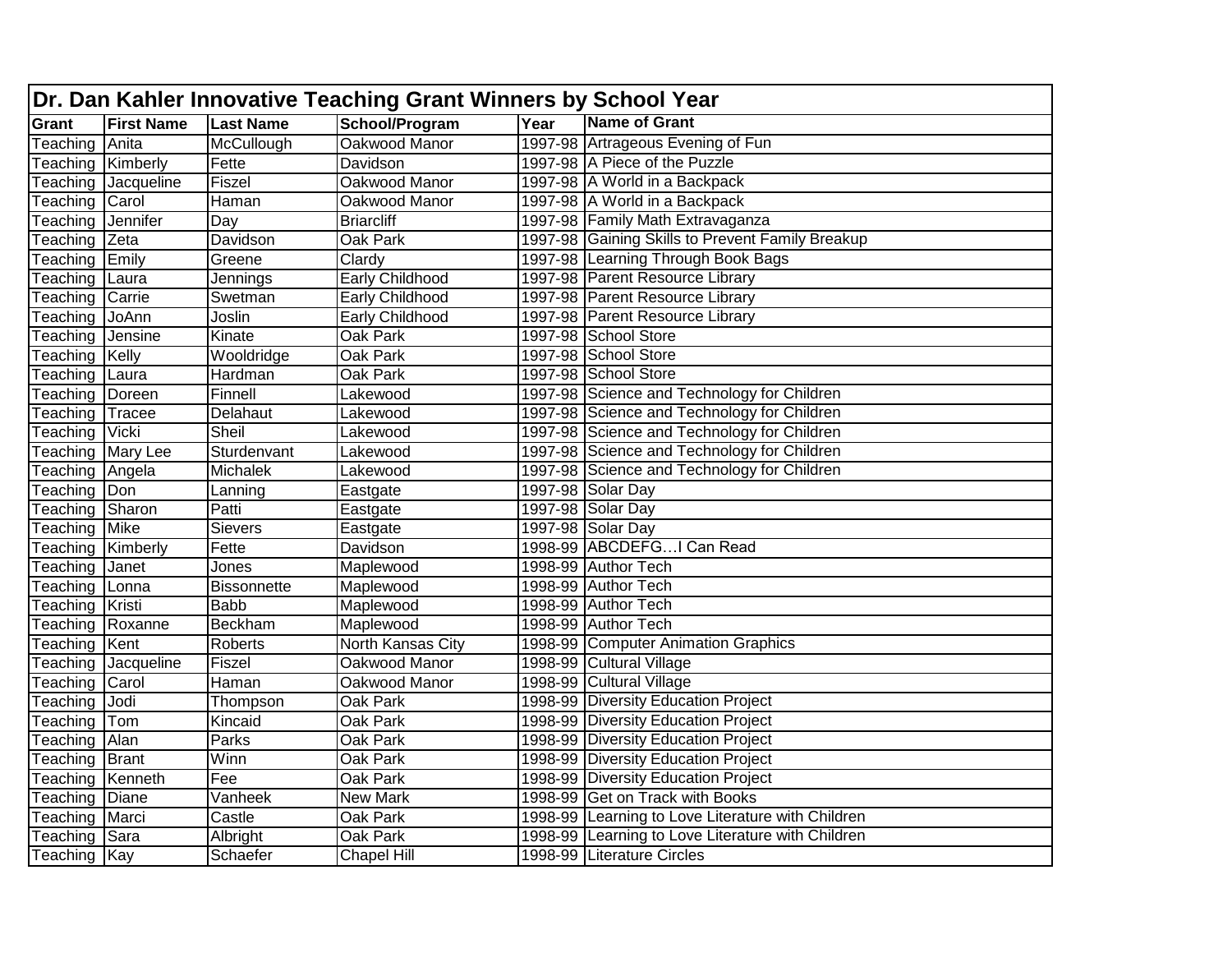| Teaching Becky                  |                    | Taylor          | Chapel Hill                | 1998-99 Literature Circles                                   |
|---------------------------------|--------------------|-----------------|----------------------------|--------------------------------------------------------------|
| Teaching Joy                    |                    | <b>Behrens</b>  | <b>North Kansas City</b>   | 1998-99 NKCHS Teen Parent Center                             |
| Teaching                        | Sharon             | Klein           | Clardy                     | 1998-99 Perfectly Paired                                     |
| Teaching                        | Pat                | <b>Dold</b>     | Clardy                     | 1998-99 Perfectly Paired                                     |
| Teaching Garla                  |                    | Croley          | Eastgate                   | 1998-99 This is Not 'Joust' Another Assignment               |
| Teaching Melanie                |                    | <b>Daise</b>    | Eastgate                   | 1998-99 This is Not 'Joust' Another Assignment               |
| Teaching                        | Terri              | Jackson         | Eastgate                   | 1998-99 This is Not 'Joust' Another Assignment               |
| Teaching                        | Carolyn            | Tate            | Eastgate                   | 1998-99 This is Not 'Joust' Another Assignment               |
| Teaching Becky                  |                    | Abrams          | Eastgate                   | 1998-99 This is Not 'Joust' Another Assignment               |
|                                 | Teaching Symonne   | Henion          | <b>Briarcliff/Gracemor</b> | 1998-99 Under the Big Gym-Circus Sports                      |
| Teaching                        | Michelle           | Dunn            | Briarcliff/Gracemor        | 1998-99 Under the Big Gym-Circus Sports                      |
| Teaching                        | Jodie              | Garcia          | Ravenwood                  | 1999-00 Counting Student Physical Activity                   |
| Teaching                        | Janet              | Williams        | Ravenwood                  | 1999-00 Counting Student Physical Activity                   |
| Teaching                        | Donna              | <b>Bussard</b>  | Topping                    | 1999-00 EarthWorks                                           |
| Teaching                        | Donna              | Fritz           | Topping                    | 1999-00 EarthWorks                                           |
| Teaching                        | Dixie              | Soligo          | Meadowbrook                | 1999-00   Families & Books-Make a Connection!                |
| Teaching                        | Vickie             | O'Dell          | Topping                    | 1999-00 Leap into Reading                                    |
| Teaching                        | <b>Joy</b>         | Behrens         | North Kansas City          | 1999-00 Lullabies, Literacy & Little People                  |
| Teaching                        | Marcy              | <b>Driskill</b> | Meadowbrook                | 1999-00 Meadowbrook Early Literacy Project                   |
| Teaching                        | Jeanie             | McConnell       | Meadowbrook                | 1999-00 Meadowbrook Early Literacy Project                   |
| Teaching                        | Linda              | Levin           | Winnetonka                 | 1999-00 School-to-Career Tours for Juniors                   |
| Teaching Susie                  |                    | Helwig          | North Kansas City          | 1999-00 Stream Monitoring                                    |
| Teaching                        | <b>Julie</b>       | <b>Badders</b>  | Linden West                | 1999-00 Tools for Reading                                    |
| Teaching                        | Lynn               | McSpadden       | Linden West                | 1999-00 Tools for Reading                                    |
| Teaching Kelly                  |                    | Edgar           | New Mark                   | 1999-00 We're Back on Track with Books                       |
| Teaching                        | Gilda              | McDonald        | New Mark                   | 1999-00 We're Back on Track with Books                       |
| $\overline{\mathsf{T}}$ eaching | Dianne             | Vanheek         | New Mark                   | 1999-00 We're Back on Track with Books                       |
| Teaching                        | <b>Nancy</b>       | Skelton         | Eastgate                   | 2000-01 ALIVE-Authors Lead & Inspire Thru Visits to Eastgate |
| Teaching Kristi                 |                    | <b>Black</b>    | Crestview                  | 2000-01 Early Literacy Program/Literacy Centers Kindergarten |
| Teaching                        | Debbie             | Williams        | Crestview                  | 2000-01 Crestview Kindergarten Literacy Program Experience   |
| Teaching                        | Karen              | Cangelose       | Linden West                | 2000-01 Early Literacy Project                               |
| Teaching                        | Lisa               | Raney           | <b>Linden West</b>         | 2000-01 Early Literacy Project                               |
| Teaching Kathy                  |                    | Montgomery      | Ravenwood                  | 2000-01 Families Learning in Partnership                     |
| Teaching                        | Sandy              | O'Brien         | Ravenwood                  | 2000-01 Families Learning in Partnership                     |
| Teaching                        | Gail               | Hagner-Davis    | Davidson                   | 2000-01 Kansas City Tapestry                                 |
|                                 | Teaching Janis Ann | Lanning         | Eastgate                   | 2000-01 Listen Upand Read!                                   |
| Teaching Kathie                 |                    | <b>Black</b>    | Lakewood                   | 2000-01 Mrs. Black's Reading Patch Club                      |
| Teaching                        | Kathie             | <b>Black</b>    | Lakewood                   | 2000-01 Musical Books Discussion Group                       |
|                                 | Teaching Symonne   | <b>Henion</b>   | <b>Briarcliff/Gracemor</b> | 2000-01 P.E. 4 ME-Y2K                                        |
| Teaching Linda                  |                    | Levin           | Winnetonka                 | 2000-01 School-To-Career Opportunities/Freshman & Juniors    |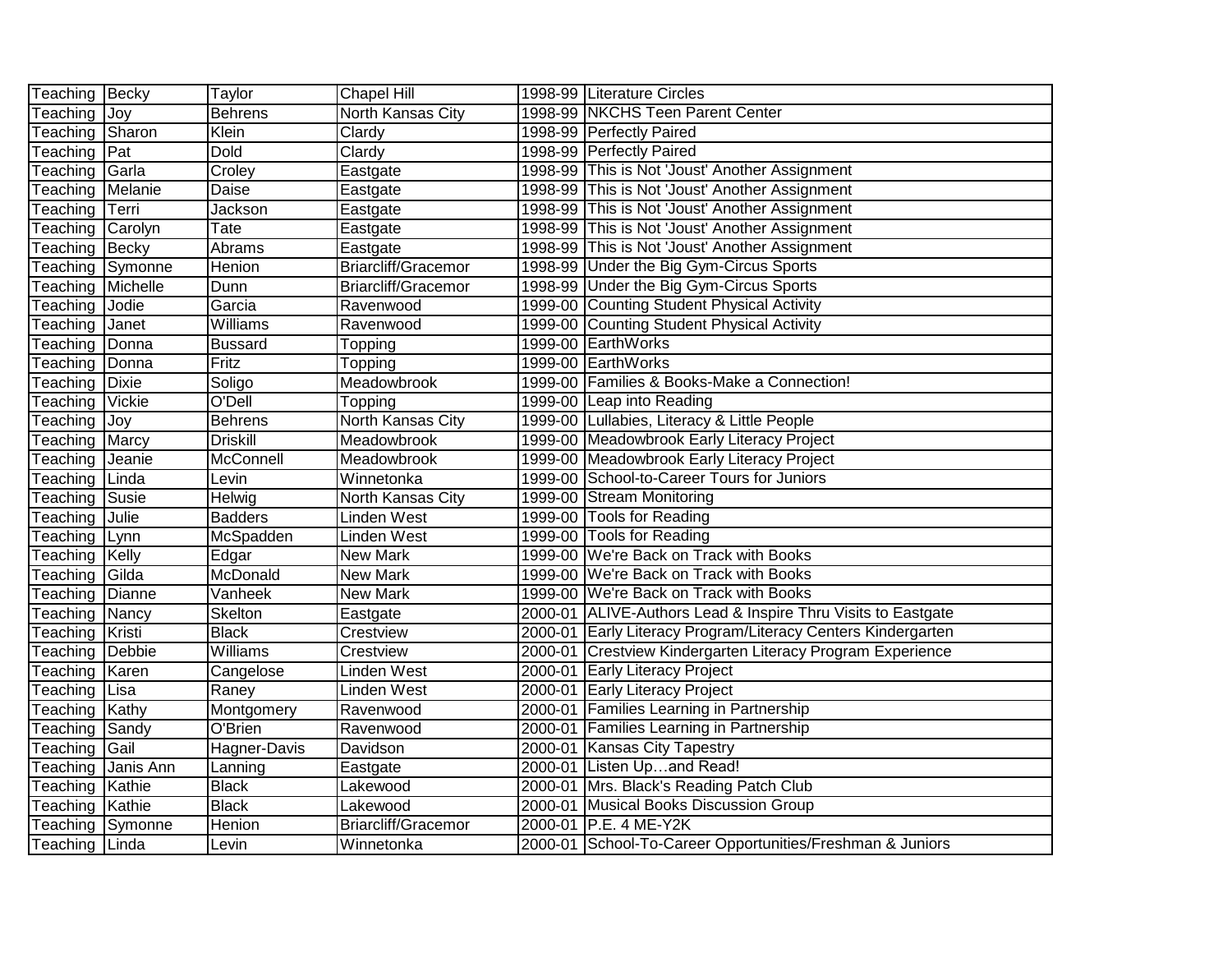| Teaching Susie  |                    | Helwig                | North Kansas City | 2000-01 Stream Team Monitoring                          |
|-----------------|--------------------|-----------------------|-------------------|---------------------------------------------------------|
| Teaching        | Ella               | Evans                 | Crestview         | 2000-01 The Three R's                                   |
| Teaching        | Janet              | Jones                 | Lakewood          | 2001-02 Big 12/WIN for KC Reading Challenge             |
| Teaching        | Debbie             | Lindhorst             | Early Childhood   | 2001-02 Book Sharing for Babies                         |
| Teaching        | Kathi              | Sherbo                | Early Childhood   | 2001-02 Book Sharing for Babies                         |
| Teaching        | Cathy              | Stone                 | Early Childhood   | 2001-02 Book Sharing for Babies                         |
| Teaching        | Melissa            | Johnson               | Ravenwood         | 2001-02 Boosting Reading & Writing for Preschoolers     |
| Teaching        | <b>Janis</b>       | Lanning               | Eastgate          | 2001-02 Breaking Boundaries/Building Bridges            |
| Teaching        | Alice              | Reynolds              | Eastgate          | 2001-02 Breaking Boundaries/Building Bridges            |
| Teaching        | Aimee              | Newberry              | Eastgate          | 2001-02 Breaking Boundaries/Building Bridges            |
| Teaching        | Mindi              | Crane                 | Eastgate          | 2001-02 Breaking Boundaries/Building Bridges            |
| Teaching        | Jerrie             | Johnson               | Eastgate          | 2001-02 Breaking Boundaries/Building Bridges            |
| Teaching        | Rosemary           | Arb                   | Doolin            | 2001-02 Challenge: Go For the Gold                      |
| Teaching        | Susan              | Crowley-Walsh         | Doolin            | 2001-02 Challenge: Go For the Gold                      |
| Teaching        | Jeanette           | Okerstrom             | Doolin            | 2001-02 Challenge: Go For the Gold                      |
| Teaching        | Sandra             | Pettit                | Doolin            | 2001-02 Challenge: Go For the Gold                      |
| Teaching        | Beth               | Krier                 | Nashua            | 2001-02 Early Literacy Project for Nashua Elementary    |
| Teaching        | Amanda             | Carney                | Nashua            | 2001-02 Early Literacy Project for Nashua Elementary    |
| Teaching        | Darlene            | Teague                | Doolin            | 2001-02 Elementary Mathletics                           |
| Teaching        | Susie              | Helwig                | North Kansas City | 2001-02 The Environment & Zebra Fish Embryology         |
| Teaching        | Linda              | Ford                  | Lakewood          | 2001-02 Knick Knack Backpacks                           |
| Teaching        | Angela             | <b>Butler</b>         | Lakewood          | 2001-02 Knick Knack Backpacks                           |
| Teaching        | Kristi             | <b>Black</b>          | Crestview         | 2001-02 Making the Math Connection                      |
| Teaching        | Susan              | Fair                  | Winnwood          | 2001-02 Putting Just Right Books                        |
| Teaching        | Julie              | $\overline{W}$ engler | Winnwood          | 2001-02 Putting Just Right Books                        |
| Teaching        | Daphnye            | Douglas               | Winnwood          | 2001-02 Putting Just Right Books                        |
| Teaching        | Janice             | Hale                  | Fox Hill          | 2001-02 Stomp It Out                                    |
| Teaching        | Gilda              | McDonald              | New Mark          | 2001-02 Teaching with Toys/Fun with Physics             |
| Teaching        | Sheri              | Coffman               | Winnetonka        | 2001-02 The Laramie Project                             |
| Teaching        | <b>Jane</b>        | Lewis                 | Golden Oaks       | 2001-02 Tools for Life                                  |
| Teaching        | Mitch              | Kelly                 | Golden Oaks       | 2001-02 Tools for Life                                  |
| Teaching        | Janet              | Jones                 | Lakewood          | 2002-03 Bridging Cultures                               |
| Teaching        | Sandy              | Woolen                | Eastgate          | 2002-03 Differentiating Instruction in Modern Language  |
| Teaching        | <b>Bill</b>        | Lentz                 | Fox Hill          | 2002-03 Gym Geniuses                                    |
| Teaching        | Kenneth            | Fee, Jr.              | <b>Oak Park</b>   | 2002-03 Improving Concentration & MAP Scores with Chess |
|                 | Teaching Christina | Compton               | Crestview         | 2002-03 Loving Literacy in First Grade                  |
| Teaching        | Jennifer           | Mikolic               | Crestview         | 2002-03 The Math & Literature Connection                |
| Teaching        | Debbie             | Lane                  | Meadowbrook       | 2002-03 Meadowbrook Mentors                             |
| Teaching Tina   |                    | <b>Holze</b>          | Meadowbrook       | 2002-03 Meadowbrook Mentors                             |
| Teaching Vickie |                    | O'Dell                | Topping           | 2002-03 Partners in Literacy                            |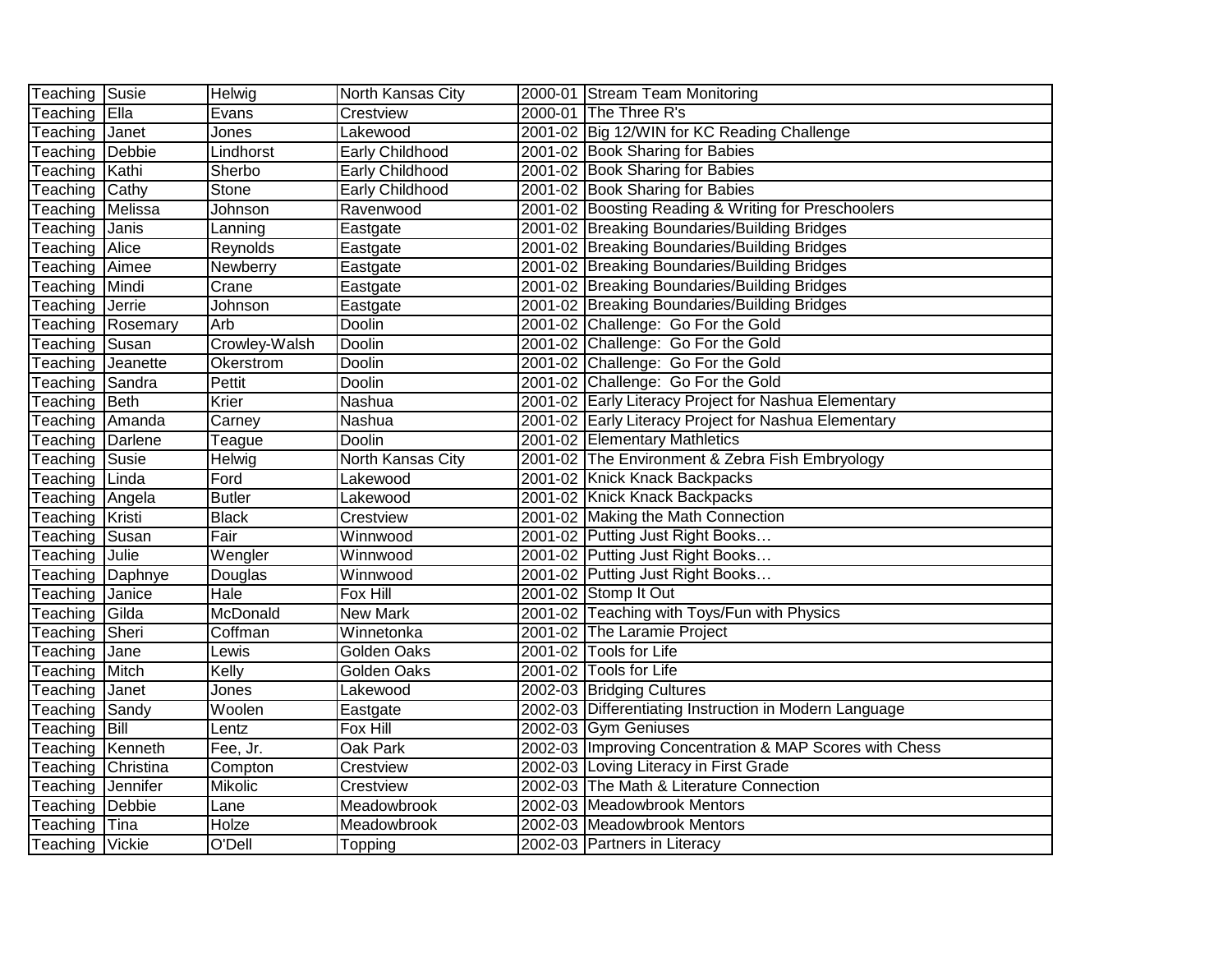| Teaching Jeffrey  |               | Johnson         | Oak Park                   | 2002-03 This is Fishy Business                             |
|-------------------|---------------|-----------------|----------------------------|------------------------------------------------------------|
| Teaching          | Sam           | Rockford        | North Kansas City          | 2002-03 Young Adult Literature & Literature Circles        |
| Teaching          | Jennifer      | La              | West Englewood             | 2002-03 West Englewood Cultural Arts Museum                |
| Teaching          | <b>DeeDee</b> | <b>Brewer</b>   | West Englewood             | 2002-03 West Englewood Cultural Arts Museum                |
| Teaching          | Susie         | <b>Helwig</b>   | North Kansas City          | 2003-04 Detecting Atrazine/Urban, Rural & Suburban Streams |
| Teaching          | Karen         | Hall            | Northview                  | 2003-04 Singing Sacks                                      |
| Teaching          | Judy          | Harrelson       | Northgate                  | 2003-04 Life and Breath                                    |
| Teaching          | Michelle      | Corum-Jones     | <b>Parents as Teachers</b> | 2003-04 The Gift of Music for Children                     |
| Teaching Laura    |               | <b>DeVore</b>   | Parents as Teachers        | 2003-04 The Gift of Music for Children                     |
| Teaching          | Stephen       | Pelkey          | Clardy                     | 2003-04 Beginning 3rd & 4th Grade Strings                  |
| Teaching          | Joyce         | Reinert         | New Mark                   | 2003-04 Accelerated Mathematics/Numeracy                   |
| Teaching          | Susie         | Helwig          | North Kansas City          | 2004-05 Detection of Microcystin & Atrazine                |
| Teaching          | Lanett        | Jauss           | North Kansas City          | 2004-05 Exploring DNA, the Master Molecule                 |
| Teaching          | Jennifer      | <b>Mikolic</b>  | Crestview                  | 2004-05 Literacy & Language Centers                        |
| Teaching          | Bob           | Dever           | Gracemor                   | 2004-05 No Swimmer Left Behind                             |
| Teaching          | Valerie       | Anderson        | Crestview                  | 2004-05 Reading at Home Fun!                               |
| Teaching Kerri    |               | Hansford        | Crestview                  | 2004-05 Reading at Home Fun!                               |
| Teaching          | Michelle      | McDonald        | Crestview                  | 2004-05 Reading at Home Fun!                               |
| Teaching          | Cathy         | Crist           | North Kansas City          | 2004-05 Research Methods Handbook                          |
| Teaching          | Tracie        | Gramkow         | North Kansas City          | 2004-05 Research Methods Handbook                          |
| Teaching          | John          | Minnick         | North Kansas City          | 2004-05 Research Methods Handbook                          |
| Teaching Michael  |               | <b>Norris</b>   | North Kansas City          | 2004-05 Research Methods Handbook                          |
| Teaching   Angela |               | Popejoy         | North Kansas City          | 2004-05 Research Methods Handbook                          |
| Teaching          | <b>Greg</b>   | Lacy            | Fox Hill                   | 2004-05 Stepping Out with Lewis & Clark                    |
| Teaching Ann      |               | Jones           | Fox Hill                   | 2004-05 Stepping Out with Lewis & Clark                    |
| Teaching          | Susie         | Helwig          | <b>North Kansas City</b>   | 2005-06 Crime Scene Investigation at NKCHS                 |
| Teaching          | Lanett        | Jauss           | North Kansas City          | 2005-06 The Fat of Biology for Chemistry                   |
| Teaching          | Kerri         | Hansford        | Crestview                  | 2005-06 You Are A Specialist                               |
| Teaching Michelle |               | McDonald        | Crestview                  | 2005-06 You Are A Specialist                               |
| Teaching          | Karen         | Hall            | Northview                  | 2005-06 MusiConnection                                     |
| Teaching          | Bob           | Dever           | Gracemor                   | 2005-06 No Swimmer Left Behind                             |
| Teaching          | David         | <b>Heller</b>   | North Kansas City          | 2005-06 Do It, See It, Know It!: Visual Physics            |
| Teaching          | Denise        | VanSickle       | Lakewood                   | 2005-06 Read to Succeed                                    |
| Teaching          | Kathie        | <b>Black</b>    | Lakewood                   | 2005-06 Read to Succeed                                    |
| Teaching          | <b>Vicki</b>  | Stanley         | Lakewood                   | 2005-06 Read to Succeed                                    |
| Teaching          | Pamela        | <b>Tomes</b>    | Lakewood                   | 2005-06 Read to Succeed                                    |
| Teaching          | Lindy         | Ford            | Lakewood                   | 2005-06 Read to Succeed                                    |
| Teaching          | Angela        | <b>Butler</b>   | Lakewood                   | 2005-06 Read to Succeed                                    |
| Teaching          | Patricia      | Platt           | Lakewood                   | 2005-06 Read to Succeed                                    |
| Teaching Debra    |               | <b>Williams</b> | Ravenwood                  | 2006-07 All the WRITE Stuff                                |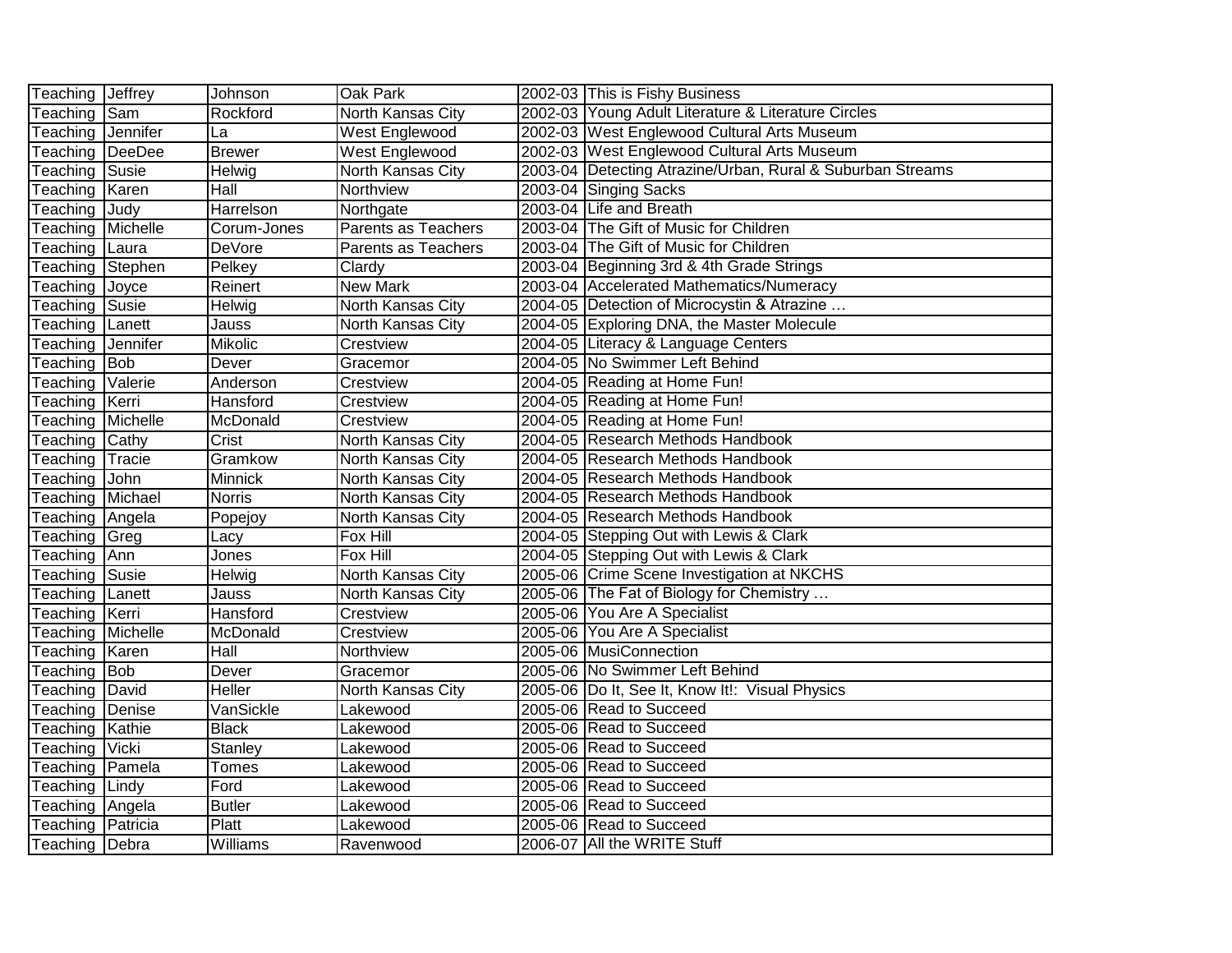| Teaching Kristie  |                    | Carney          | Eastgate               |                | 2006-07 Student/Parent Book Club                            |
|-------------------|--------------------|-----------------|------------------------|----------------|-------------------------------------------------------------|
| Teaching          | David              | <b>Heller</b>   | North Kansas City      |                | 2006-07   See!: Numeracy with Optics                        |
| Teaching          | Bob                | Dever           | Gracemor               |                | 2006-07 No Swimmer Left Behind                              |
| Teaching          | Jeremy             | Faust           | Northgate              |                | 2006-07 Silent Brass Music Project                          |
| Teaching Cynthia  |                    | Turner          | Winnwood               |                | 2006-07 Walking Our Way to Better Learning & Health         |
| Teaching          | Amy                | Faubion         | Eastgate               |                | 2006-07 Walking Our Way to Better Learning & Health         |
| Teaching          | Connie             | Van Engen       | Clardy                 |                | 2006-07  "Funga Alafia" - A Welcoming Community             |
| Teaching          | TShannon           | <b>McCarthy</b> | New Mark               |                | 2007-08 Real, Relevant & Ridiculously Fun Social Studies    |
| Teaching Dianne   |                    | VanHeek         | New Mark               |                | 2007-08 Real, Relevant & Ridiculously Fun Social Studies    |
| Teaching          | Stephen            | Pelkey          | Antioch                |                | 2007-08 Composition Instruction                             |
|                   | Teaching Helena K. | Cosentino       | Antioch                | 2007-08 Voices |                                                             |
| Teaching          | Nicole             | <b>Becker</b>   | Clardy                 |                | 2007-08 The Dog Days at Clardy                              |
| Teaching David P. |                    | Heller          | North Kansas City      |                | 2007-08 Flowing with Technology                             |
| Teaching          | Susie              | Helwig          | North Kansas City      |                | 2007-08 Bacteria Investigation/16s Ribosomal DNA Extraction |
| Site              | Chad               | Sutton          | <b>Briarcliff</b>      |                | 2007-08 Math Manipulative Trainings                         |
| Teaching          | Laura              | Hopkins         | Maplewood              |                | 2007-08 XLR*8TR - Students Helping Students Succeed         |
| Teaching Karyn    |                    | Knox            | Maplewood              |                | 2007-08 XLR*8TR - Students Helping Students Succeed         |
| Teaching          | Denise             | Drecktrah       | Winnetonka             |                | 2007-08 Algebraic Topics II Rockets                         |
| Teaching          | Jennifer           | Englehardt      | Winnetonka             |                | 2007-08 Algebraic Topics II Rockets                         |
| Teaching          | Jeremy             | Faust           | Northgate              |                | 2007-08 Quiet Woodwind Music Project                        |
| Teaching Emily    |                    | <b>Myers</b>    | Maplewood              |                |                                                             |
|                   |                    |                 |                        |                | 2007-08 Notes Alive!                                        |
| Prof. Dev. Karen  |                    | Hall            | Northview              |                | 2008-09 Inquiry-Based Learning in Music Classroom & Beyond  |
| Prof. Dev. Sandy  |                    | <b>Browning</b> | <b>Human Resources</b> |                | 2008-09 SubSolutions & New Ideas for Teacher Associates     |
| Prof. Dev. Emily  |                    | Greene          | <b>Human Resources</b> |                | 2008-09 SubSolutions & New Ideas for Teacher Associates     |
| Prof. Dev. Sandra |                    | O'Brien         | <b>Human Resources</b> |                | 2008-09 SubSolutions & New Ideas for Teacher Associates     |
| Site              | Dave               | <b>Heller</b>   | North Kansas City      |                | 2008-09 QUEST for LAB Experience: Analysis of Line Creek    |
| <b>Site</b>       | Susie              | Helwig          | North Kansas City      |                | 2008-09 QUEST for LAB Experience: Analysis of Line Creek    |
| Site              | Lanett             | Jauss           | North Kansas City      |                | 2008-09 QUEST for LAB Experience: Analysis of Line Creek    |
| Site              | Andrea             | Leonard         | North Kansas City      |                | 2008-09 QUEST for LAB Experience: Analysis of Line Creek    |
| <b>Site</b>       | Mitsi              | Nessa           | North Kansas City      | 2008-09        | QUEST for LAB Experience: Analysis of Line Creek            |
| <b>Site</b>       | <b>Bridget</b>     | Coughlin        | Northview              |                | 2008-09 Book Talk & Talk Books                              |
| <b>Site</b>       | Kim                | Jewell          | Northview              |                | 2008-09 Book Talk & Talk Books                              |
| <b>Site</b>       | Melissa            | Wilt            | Northview              |                | 2008-09 Book Talk & Talk Books                              |
| <b>Site</b>       | Aaron              | <b>Brunson</b>  | Northview              |                | 2008-09 Book Talk & Talk Books                              |
| Teaching          | Helena K.          | Cosentino       | Antioch                |                | 2008-09 Voices - Interactive Theatre Troupe                 |
| Teaching Stephen  |                    | Pelkey          | Antioch                | 2008-09        | Composition in the Schools-Middle School                    |
| Teaching          | Leigh              | <b>Marx</b>     | Eastgate               | 2008-09        | Eastgate Eagles Student/Parent Book Club                    |
| Teaching          | Jeremy             | Faust           | Northgate              | 2008-09        | Quiet Drummer Music Project                                 |
| Teaching Connie   |                    | <b>Beeck</b>    | Oak Park               | 2008-09        | Studying Life Through Technology: A Living LabQuest!        |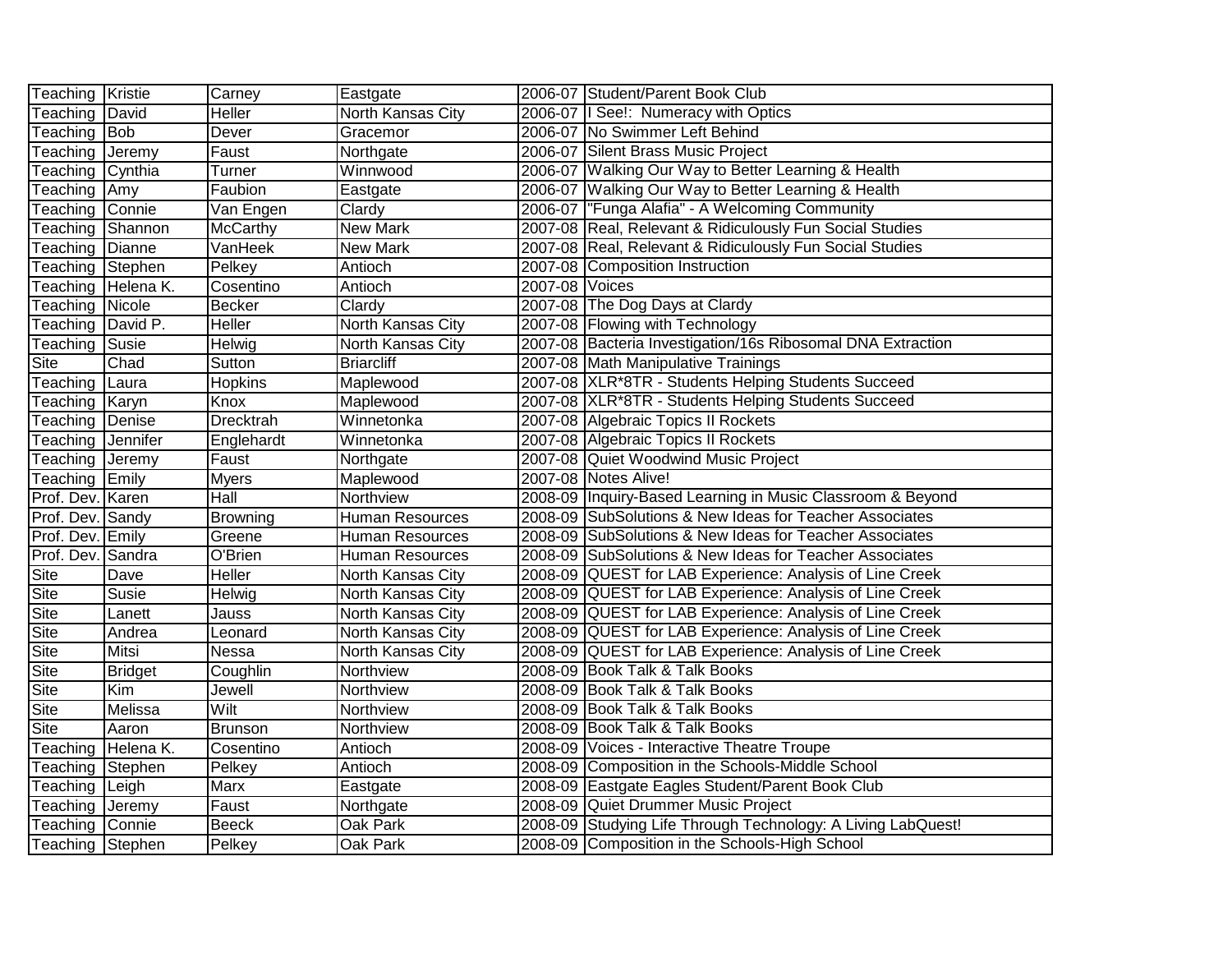| <b>Teaching Courtney</b> |                | Wheeler         | <b>Bell Prairie</b>      |               | 2009-10 We Are Literate Kids Walk Club                      |
|--------------------------|----------------|-----------------|--------------------------|---------------|-------------------------------------------------------------|
| Teaching                 | Christy        | Gibson          | Meadowbrook              |               | 2009-10 Techno Tunes Turning the Tide of Learning           |
| Teaching                 | Christina      | Geabhart        | Oak Park                 |               | 2009-10 Interactive Copy Editing                            |
| Teaching                 | Barry          | Teghtmeyer      | <b>Briarcliff</b>        |               | 2009-10 Technology to Reinforce Visual Literacy             |
| Teaching                 | <b>T</b> eggy  | Munson          | Crestview                |               | 2009-10 P Is for Portfolio                                  |
| Teaching                 | Deann          | <b>Brewer</b>   | <b>West Englewood</b>    |               | 2009-10 Mrs. B's Piano Class: Playing to Higher Test Scores |
| <b>Site</b>              | Sarah          | Gregory         | Winnwood                 |               | 2009-10 Science Discovery                                   |
| <b>Site</b>              | Abbigail       | Yellman         | North Kansas City        |               | 2009-10 NKC_BookSpace                                       |
| <b>Site</b>              | <b>Kristie</b> | Carney          | North Kansas City        |               | 2009-10 NKC_BookSpace                                       |
| <b>Site</b>              | Lynn           | McSpadden       | Topping                  |               | 2009-10 Annual School-Wide Science Fair                     |
| Site                     | Patty          | Webb            | Transporation            |               | 2009-10 Barney, the School Bus                              |
| <b>Site</b>              | Mary           | Long            | Topping                  |               | 2009-10 Making Math Matter                                  |
| Teaching                 | Sara           | Werner          | Crestview                |               | 2010-11  I Just Want to Bang on the Drum All Day            |
| Teaching                 | Susie          | <b>Hillix</b>   | Maple Park               |               | 2010-11 Classic Comics                                      |
| Site                     | Abbigail       | Yellman         | North Kansas City        |               | 2010-11 NKC_BookSpace: Virtually Connecting Readers         |
| Site                     | Kristie        | Carney          | North Kansas City        |               | 2010-11 NKC_BookSpace: Virtually Connecting Readers         |
| Site                     | Lori           | Dameron         | Oak Park                 |               | 2010-11 Becoming a Culturally Responsive School             |
| Site                     | Andrew         | Schuerman       | Winnetonka               |               | 2010-11 Project Unity                                       |
| Site                     | Paulette       | Bazan           | Winnetonka               |               | 2010-11 Project Unity                                       |
| Site                     | Zera           | Davis           | Winnetonka               |               | 2010-11 Project Unity                                       |
| Site                     | Kimberly       | Johnson         | Winnetonka               |               | 2010-11 Project Unity                                       |
| <b>Site</b>              | Mark           | Dieckman        | Nashua                   |               | 2010-11 PBIS Julia Cook Grant                               |
| Site                     | Amy            | <b>Kralik</b>   | Nashua                   |               | 2010-11 PBIS Julia Cook Grant                               |
| Site                     | Sarah          | Christus        | Topping                  |               | 2010-11 PBIS Julia Cook Grant                               |
| <b>Site</b>              | Susan          | <b>Bartlett</b> | Winnwood                 |               | 2010-11 PBIS Julia Cook Grant                               |
| <b>Site</b>              | Stephanie      | Hurt            | Winnwood                 |               | 2010-11 PBIS Julia Cook Grant                               |
| Teaching                 | Melissa        | Meythaler       | Crestview                |               | 2011-12 Curl Up with a Good Nook                            |
| Teaching                 | Eddie          | James           | <b>North Kansas City</b> | 2011-12 AD Us |                                                             |
| Teaching                 | Cathy          | Manning         | <b>Adult Education</b>   |               | 2011-12 One Block/Many Lessons                              |
| Site                     | Diana          | Haynes          | Antioch                  |               | 2011-12 CRUZing the Classics                                |
| <b>Site</b>              | Cindi          | Hurte           | Antioch                  |               | 2011-12 CRUZing the Classics                                |
| <b>Site</b>              | Michelle       | Dorsel          | Antioch                  |               | 2011-12 CRUZing the Classics                                |
| <b>Site</b>              | Leslie         | Schottel        | Crestview                |               | 2011-12 Action Intelligence                                 |
| Site                     | Chad           | Wooderson       | Crestview                |               | 2011-12 Action Intelligence                                 |
| Site                     | Bill           | Lentz           | Fox Hill                 |               | 2011-12  "Fore!!"  Frisbee Golf  Fitness Fun for Everyone!! |
| Site                     | Robert         | Mitchell        | Fox Hill                 |               | 2011-12  "Fore!!"  Frisbee Golf  Fitness Fun for Everyone!! |
| Site                     | Lori           | Dameron         | Oak Park                 |               | 2011-12 A Culturally Responsive School - The Work Continues |
| Site                     | Marilee        | Frailey         | Oak Park                 |               | 2011-12 Book It Forward                                     |
| ToE                      | Lynda          | Garney          | Fox Hill                 |               | 2011-12 Traditions of Excellence Teaching Cadre Grant       |
| ToE                      | Thomas         | Hernandez       | Antioch                  |               | 2011-12 Traditions of Excellence Service Cadre Grant        |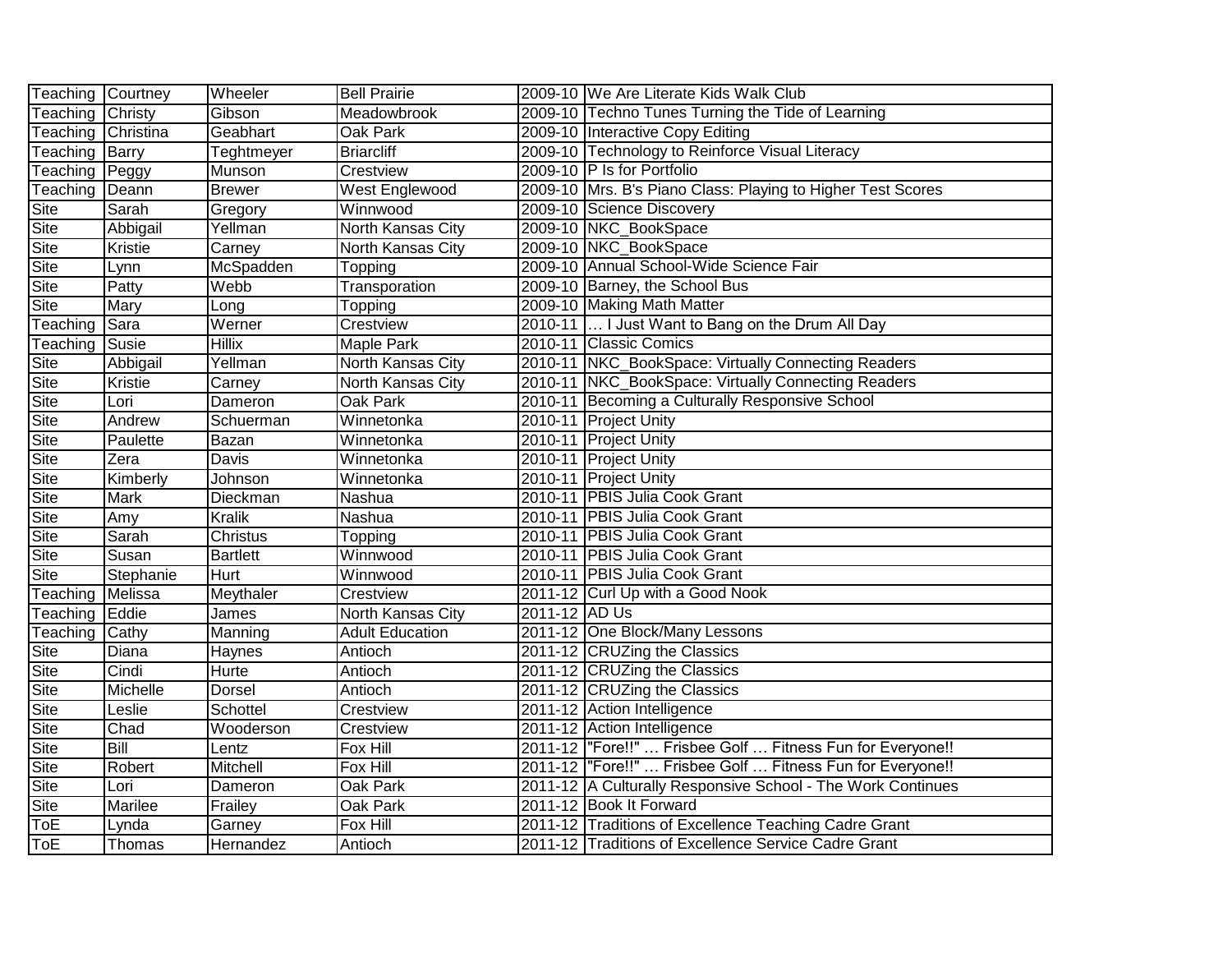| Teaching Vanessa        |               | Robinson       | Fox Hill/New Mark        | 2012-13 Technology Talks                                            |
|-------------------------|---------------|----------------|--------------------------|---------------------------------------------------------------------|
| Teaching Kristen        |               | Chadwick       | Gracemor                 | 2012-13 Language LaunchPad                                          |
| Teaching                | Jamie         | Neibling       | <b>New Mark</b>          | 2012-13 Black Belt Attitude: Teaching the Most Important Techniques |
| Teaching                | Eddie         | James          | North Kansas City        | 2012-13 AD Us 1.2                                                   |
| Site                    | Gena          | Hill           | Oakwood Manor            | 2012-13 Brain and Brawn Go Together                                 |
| <b>Site</b>             | Margaret      | Helwig         | Ravenwood                | 2012-13 Go Green in Science!                                        |
| <b>Site</b>             | Mary          | Long           | Topping                  | 2012-13 Intervening with iPads                                      |
| <b>Site</b>             | <b>Susie</b>  | Helwig         | <b>North Kansas City</b> | 2012-13 How Do You Spell Science? F_U_N!                            |
| <b>Site</b>             | Kristina      | Francis        | <b>Staley</b>            | 2012-13 Geocaching Across the Curriculum                            |
| Site                    | Barbara       | Madden         | <b>Staley</b>            | 2012-13 Geocaching Across the Curriculum                            |
| Prof. Dev.              | Adam          | Farley         | Oak Park/Antioch         | 2012-13 Midwest Band & Orchestra Clinic                             |
| ToE                     | Karen         | Cangelose      | <b>Bell Prairie</b>      | 2012-13 Traditions of Excellence Teaching Cadre Grant               |
| ToE                     | <b>Brenda</b> | McKenzie       | <b>Bell Prairie</b>      | 2012-13 Traditions of Excellence Service Cadre Grant                |
| $\overline{\text{ToE}}$ | Michelle      | Poppe          | Ravenwood                | 2012-13 Traditions of Excellence Service Cadre Grant                |
| Teaching                | Kim           | Elliott        | <b>Briarcliff</b>        | 2013-14 ExcELLerate ELLS Through Technology                         |
| Teaching                | Shelly        | Jastrzembski   | <b>Briarcliff</b>        | 2013-14 ExcELLerate ELLS Through Technology                         |
| Teaching Kara           |               | Winnike        | Fox Hill                 | 2013-14 Communicate: innovative, interactive and inclusive          |
| Teaching                | Shannon       | Shelton        | Gracemor                 | 2013-14 Linking Literature                                          |
| Teaching                | Cassie        | Fogel          | Meadowbrook              | 2013-14 We Are at the "Core" of Common Core                         |
| Teaching                | Julie         | Goldsberry     | <b>SAGE Program</b>      | 2013-14 Engineering Is Elementary                                   |
| <b>Site</b>             | Jeremy        | <b>Bradham</b> | Antioch                  | 2013-14 Project RED 10 -- Read Every Day for 10 Minutes             |
| <b>Site</b>             | Frank         | McMurray       | Antioch                  | 2013-14 Project RED 10 -- Read Every Day for 10 Minutes             |
|                         |               |                |                          | We MUST Read (We Mustangs Using Summer Time Reading                 |
| <b>Site</b>             | Carol         | Sulack         | <b>Bell Prairie</b>      | 2013-14 Electronically and Daily)                                   |
|                         |               |                |                          | We MUST Read (We Mustangs Using Summer Time Reading                 |
| <b>Site</b>             | Courtney      | Wheeler        | <b>Bell Prairie</b>      | 2013-14 Electronically and Daily)                                   |
|                         |               |                |                          | We MUST Read (We Mustangs Using Summer Time Reading                 |
| <b>Site</b>             | Debra         | Williams       | <b>Bell Prairie</b>      | 2013-14 Electronically and Daily)                                   |
| Site                    | George        | Adair          | <b>Staley</b>            | 2013-14 Rocketing Towards Relevance                                 |
| <b>Site</b>             | Lee           | Barger         | Staley                   | 2013-14 Rocketing Towards Relevance                                 |
| <b>Site</b>             | Sara          | <b>Brown</b>   | <b>Staley</b>            | 2013-14 Rocketing Towards Relevance                                 |
| <b>Site</b>             | Barbara       | Madden         | Staley                   | 2013-14 Rocketing Towards Relevance                                 |
| <b>Site</b>             | Bill          | <b>Miller</b>  | <b>Staley</b>            | 2013-14 Rocketing Towards Relevance                                 |
| Site                    | <b>Nick</b>   | Persell        | <b>Staley</b>            | 2013-14 Rocketing Towards Relevance                                 |
| Site                    | Greg          | Spiegel        | Staley                   | 2013-14 Rocketing Towards Relevance                                 |
| <b>Site</b>             | Kate          | Wheeler        | <b>Staley</b>            | 2013-14 Rocketing Towards Relevance                                 |
| Site                    | Susie         | Helwig         | North Kansas City        | 2013-14 How Do You Spell Science? F_U_N!                            |
| Site                    | Dana          | Miller         | Topping                  | 2013-14 Reading with Heart from the Soul!                           |
| <b>Site</b>             | Andrew        | Schuerman      | Winnetonka               | 2013-14 Winnetonka Parent PRIDE                                     |
| CoE                     | Connie        | Van Engen      | <b>Bell Prairie</b>      | 2013-14 Culture of Excellence Teaching Cadre Grant                  |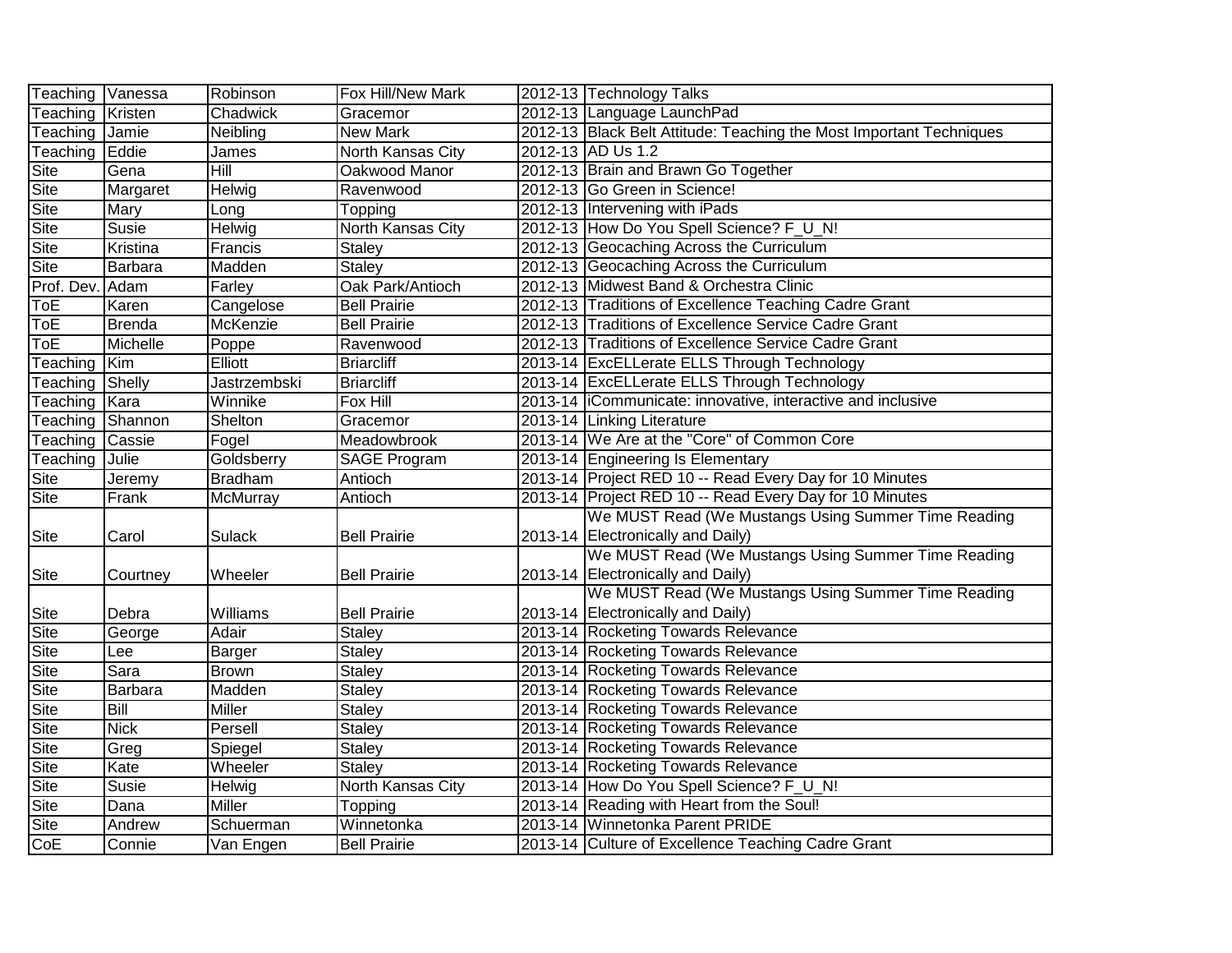| CoE                             | Shannon        | <b>Tilsworth</b> | <b>Bell Prairie</b>      | 2013-14 Culture of Excellence Service Cadre Grant                   |
|---------------------------------|----------------|------------------|--------------------------|---------------------------------------------------------------------|
| Teaching                        | Andrea         | Stephenson       | Linden West              | 2014-15 AccELLerate Reading at Home                                 |
| $\overline{\mathsf{T}}$ eaching | <b>Cindy</b>   | Turner           | Clardy                   | 2014-15 FIRST Lego League                                           |
| Teaching                        | Michelle       | Musselman        | <b>Linden West</b>       | 2014-15 FIRST Lego League                                           |
| Teaching                        | Joseph         | Morse            | Winnetonka               | 2014-15 WeBWorK Problem Writing - Train the Trainer                 |
| Site                            | Theresa        | Smith            | Oak Park                 | 2014-15 Building Skills & Self-Determination One Project at a Time  |
| <b>Site</b>                     | Terri          | <b>Rudy</b>      | <b>Special Education</b> | 2014-15 Dressed for Success                                         |
| <b>Site</b>                     | <b>Heidi</b>   | Skretta          | <b>Special Education</b> | 2014-15 Dressed for Success                                         |
| Site                            | Linda          | Satter           | <b>Special Education</b> | 2014-15 Dressed for Success                                         |
| Site                            | <b>Brice</b>   | Jensen           | Winnetonka               | 2014-15 Engaging All Learners Through Recycling                     |
| Site                            | Susie          | Helwig           | North Kansas City        | 2014-15 How Do You Spell Science? F_U_N!                            |
| Site                            | <b>Brooke</b>  | Boyd             | Early Childhood          | 2014-15   iPad Mini: iCan                                           |
| Site                            | Renee          | Lowery           | Early Childhood          | 2014-15   iPad Mini: iCan                                           |
| Site                            | K. Dawn        | Lang             | Early Childhood          | 2014-15   iPad Mini: iCan                                           |
| Site                            | Erin           | Nash             | <b>Briarcliff</b>        | 2014-15 Inspiring Students Through STEM                             |
|                                 |                |                  |                          | Lights  Camera  ACTION! Active Teaching & Learning with             |
| Site                            | Melissa        | <b>Belner</b>    | Northview                | 2014-15 Technology                                                  |
|                                 |                |                  |                          | Lights  Camera  ACTION! Active Teaching & Learning with             |
| Site                            | Kristi         | <b>Black</b>     | Northview                | 2014-15 Technology                                                  |
|                                 |                |                  |                          | Lights  Camera  ACTION! Active Teaching & Learning with             |
| Site                            | Tara           | Dohrmann         | Northview                | 2014-15 Technology                                                  |
|                                 |                |                  |                          | Lights  Camera  ACTION! Active Teaching & Learning with             |
| Site                            | <b>Beth</b>    | McIntyre         | Northview                | 2014-15 Technology                                                  |
|                                 |                |                  |                          | Lights  Camera  ACTION! Active Teaching & Learning with             |
| Site                            | Julie          | Peetoom          | Northview                | 2014-15 Technology                                                  |
| <b>Site</b>                     | Kathryn        | Bowman           | School Age Child Care    | 2014-15 Math & Literacy Are "Sew" Much Fun!                         |
| Site                            | Vanessa        | <b>New</b>       | School Age Child Care    | 2014-15 Math & Literacy Are "Sew" Much Fun!                         |
| Site                            | Dana           | Miller           | Topping                  | 2014-15 Reaching Our Reading Goal with Soul!                        |
| CoE                             | Laura          | Gilchrist        | <b>New Mark</b>          | 2014-15 Culture of Excellence Teaching Cadre Grant                  |
| CoE                             | Tammy          | Sanders          | Oakwood Manor            | 2014-15 Culture of Excellence Service Cadre Grant                   |
| Teaching                        | Jennifer       | Schulz           | Fox Hill                 | 2015-16 Edu-Connect: innovative, interactive, connected!            |
|                                 |                |                  |                          | FIRST Lego League Grant (For Inspiration & Recognition in           |
| Teaching   Michelle             |                | Musselman        | Linden West              | 2015-16 Science & Technology)                                       |
| Teaching                        | Kara           | Jackson          | Northview                | 2015-16   Can  with iPad                                            |
| Teaching Karen                  |                | Hall             | Northview                | 2015-16 Sing and Strum the Curriculum                               |
| Teaching                        | Audra          | Simcoe           | Northview                | 2015-16 Sing and Strum the Curriculum                               |
| <b>Site</b>                     | Erin           | <b>Nash</b>      | <b>Briarcliff</b>        | 2015-16 Continuing STEM - Inspiring Students Through Robotics       |
| <b>Site</b>                     | Margaret       | <b>Helwig</b>    | Lakewood                 | 2015-16 Developing Tomorrow's Scientists Through Scientific Inquiry |
| Site                            | Amy            | Powers           | Lakewood                 | 2015-16 Developing Tomorrow's Scientists Through Scientific Inquiry |
| <b>Site</b>                     | <b>Tiffany</b> | Svorinic         | Winnwood                 | 2015-16 Gardening and Cooking Project                               |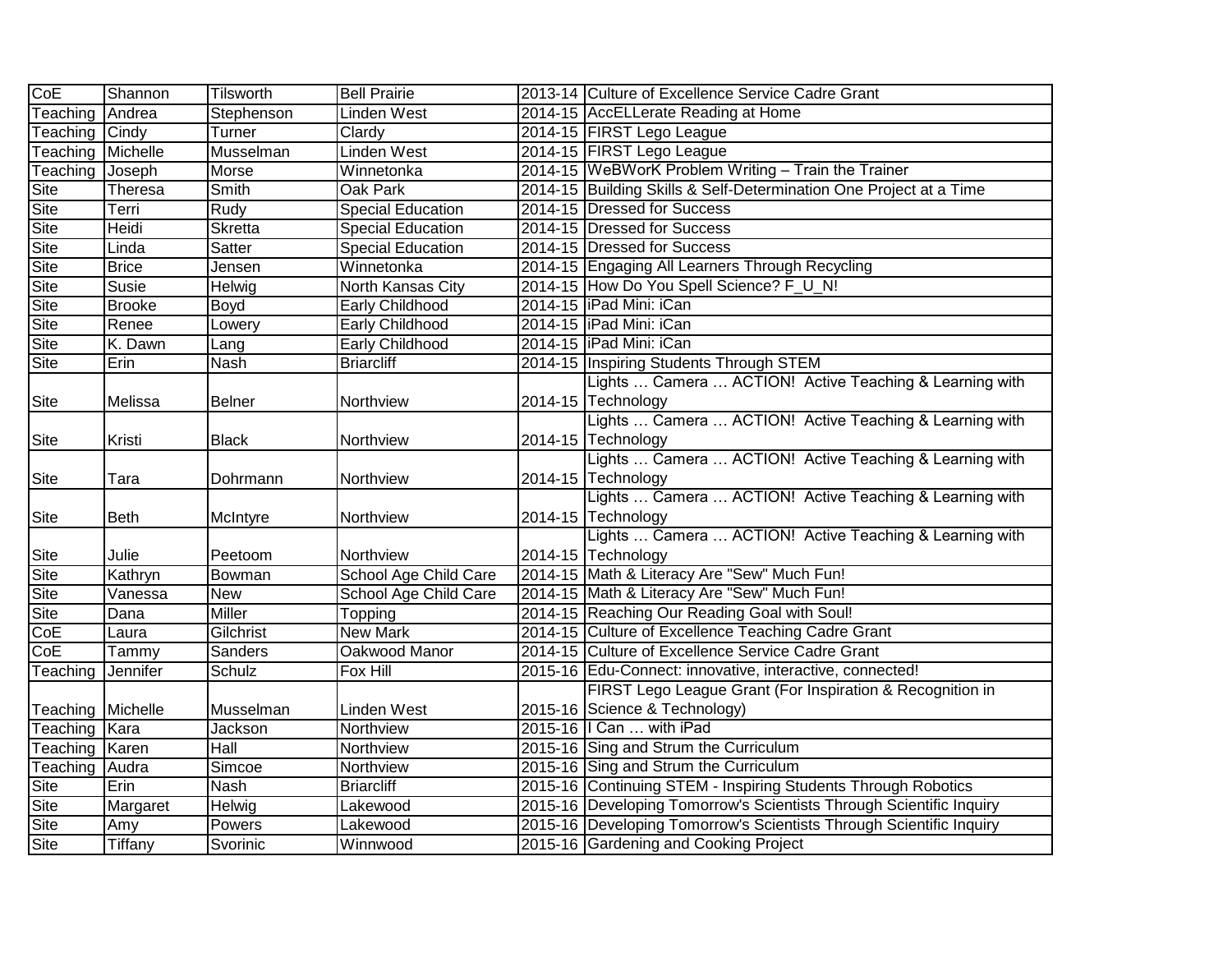|                                        |               |                          |                          | Kits for Kids: A Foundation for Building Lifelong Language      |
|----------------------------------------|---------------|--------------------------|--------------------------|-----------------------------------------------------------------|
| Site                                   | <b>Stacee</b> | Jennings                 | <b>Special Education</b> | 2015-16 Connections!                                            |
|                                        |               |                          |                          | Kits for Kids: A Foundation for Building Lifelong Language      |
| Site                                   | Lisa          | Meyer                    | <b>Special Education</b> | 2015-16 Connections!                                            |
| Site                                   | Kathryn       | Boman                    | School Age Child Care    | 2015-16 Math & Literacy Are "Sew" Much Fun!                     |
| Site                                   | Vanessa       | New                      | School Age Child Care    | 2015-16 Math & Literacy Are "Sew" Much Fun!                     |
| <b>Site</b>                            | Leslie        | Schottel                 | Crestview                | 2015-16 Mindful Intervention                                    |
| Site                                   | <b>Brenda</b> | King                     | Clardy                   | 2015-16 Stories for Siblings                                    |
| $\overline{\mathsf{S}^{\mathsf{ite}}}$ | Jayne         | <b>Robbins</b>           | Clardy                   | 2015-16 Stories for Siblings                                    |
| Site                                   | Ashna         | Abdulla                  | <b>Briarcliff</b>        | 2015-16 Super Why! The Future of Super Readers                  |
| Site                                   | Jennifer      | Downing                  | <b>Briarcliff</b>        | 2015-16 Super Why! The Future of Super Readers                  |
| Site                                   | Sara          | Kimmel                   | <b>Briarcliff</b>        | 2015-16 Super Why! The Future of Super Readers                  |
| Site                                   | Debi          | Griffith                 | <b>Briarcliff</b>        | 2015-16 Super Why! The Future of Super Readers                  |
| <b>Site</b>                            | Kate          | Place                    | <b>Briarcliff</b>        | 2015-16 Super Why! The Future of Super Readers                  |
| Site                                   | Joanne        | King                     | Lakewood                 | 2015-16  "There's an Author in the House!"                      |
|                                        |               |                          |                          | ALL Work Has Value - Special Tools Needed to Better Prepare     |
|                                        | Sally         | Smith                    | <b>Special Education</b> | 2015-16 Everyone for Their Future!                              |
| CCR<br>CCR                             | Ashley        | <b>Bass</b>              | North Kansas City        | 2015-16 Vespa Innovation Prep - VIP Field Lessons and Life Labs |
| $\overline{\text{CoE}}$                | Gary          | Mayabb                   | <b>Staley</b>            | 2015-16 Culture of Excellence Teaching Cadre Grant              |
| CoE                                    | <b>Ruth</b>   | De Dios                  | <b>Oak Park</b>          | 2015-16 Culture of Excellence Service Cadre Grant               |
| Teaching                               | Brian         | Crane                    | Linden West              | 2016-17 Enhancing Our Textual Experiences Through Book Clubs    |
| Teaching                               | Crystal       | Haywood                  | Linden West              | 2016-17 Enhancing Our Textual Experiences Through Book Clubs    |
| Teaching                               | Stacy         | Letscher                 | Linden West              | 2016-17 Enhancing Our Textual Experiences Through Book Clubs    |
| Teaching Eddie                         |               | James                    | North Kansas City        | 2016-17  "Mind to Market" Lab Project                           |
| Site                                   | <b>Debbie</b> | Wetzel                   | Winnwood                 | 2016-17 Building Leaders                                        |
| Site                                   | Kelly         | Berry                    | Maplewood                | 2016-17 Garden/Nutrition Project                                |
| Site                                   | Tiffany       | Svorinic                 | Food & Nutrition Svcs.   | 2016-17 Garden/Nutrition Project                                |
| Site                                   | Sheri         | Coffman                  | Winnetonka               | 2016-17 Hearing Our Voices                                      |
| Site                                   | Angel         | Garrett                  | Topping                  | 2016-17 Learning to Read & Reading to Learn                     |
| <b>Site</b>                            | Megan         | Olson                    | Topping                  | 2016-17 Learning to Read & Reading to Learn                     |
| <b>Site</b>                            | Laura         | Thomas                   | Topping                  | 2016-17 Learning to Read & Reading to Learn                     |
| Site                                   | Jan           | Warman                   | Crestview                | 2016-17 Makerspace                                              |
| $\overline{\mathsf{S}^{\mathsf{ite}}}$ | Pamela        | Wiltfong                 | Winnetonka               | 2016-17 Partners in PRIDE                                       |
| Site                                   | Dana          | <b>Miller</b>            | Topping                  | 2016-17 Reading with Heart from an Old Soul                     |
| Site                                   | Chacey        | Rembecki                 | Gracemor                 | 2016-17 Somewhere Over the Rainbow                              |
| Site                                   | Shannon       | Shelton                  | Gracemor                 | 2016-17 Somewhere Over the Rainbow                              |
| Site                                   | Carol         | Cobb                     | Nashua                   | 2016-17 Standing Up for Education!                              |
| <b>CCR</b>                             | Ashley        | <b>Bass</b>              | North Kansas City        | 2016-17 Vespa Innovation Prep - VIP Field Lessons and Life Labs |
| <b>CCR</b>                             | Carol         | $\overline{\text{Cobb}}$ | Nashua                   | 2016-17 We Have the Code to Make Our Futures Possible!          |
| <b>CCR</b>                             | Ginger        | Ellison                  | Nashua                   | 2016-17 We Have the Code to Make Our Futures Possible!          |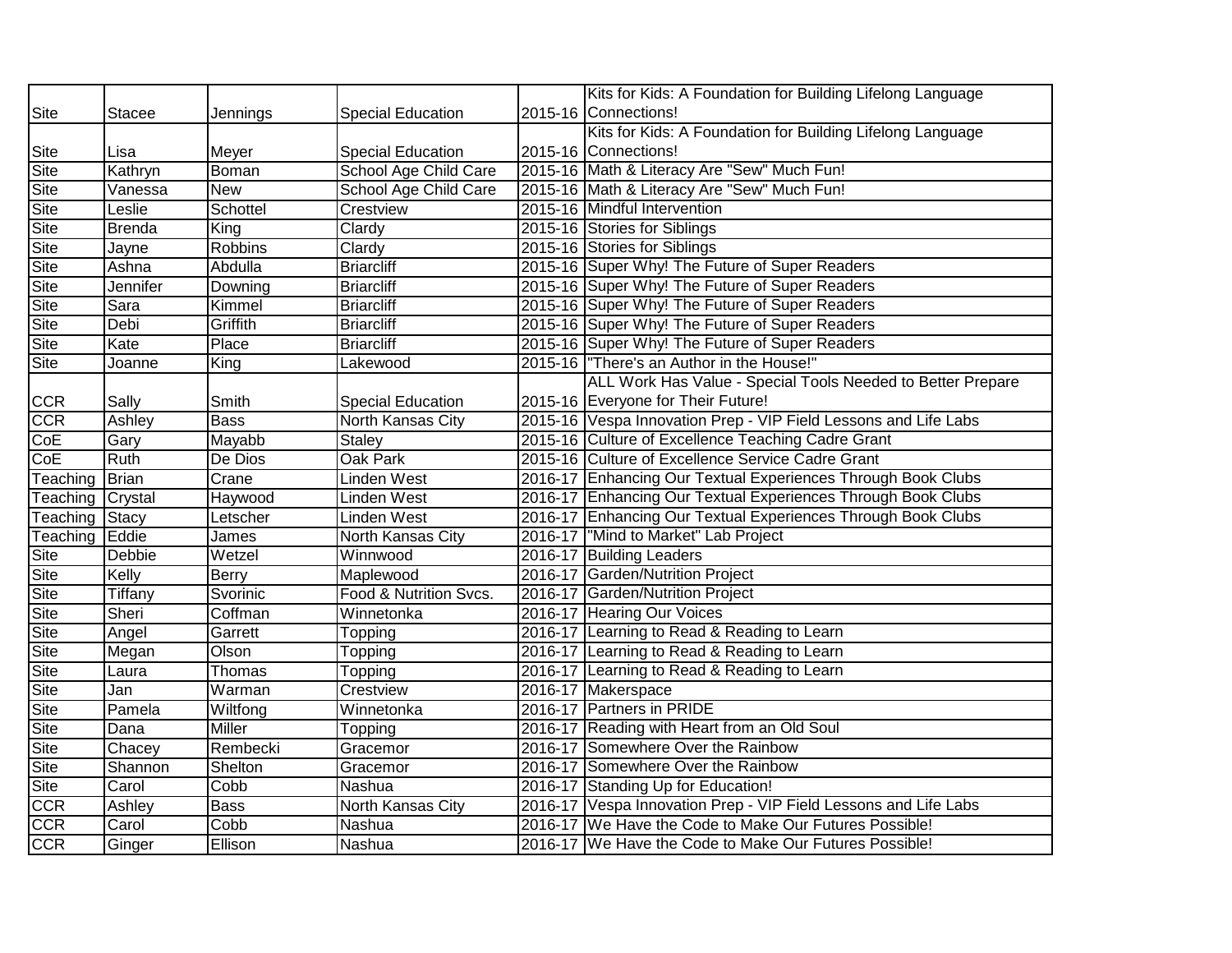| CoE                        | Teri         | Mann             | Antioch                                    |                | 2016-17 Culture of Excellence Service Cadre Grant                      |
|----------------------------|--------------|------------------|--------------------------------------------|----------------|------------------------------------------------------------------------|
| CoE                        | Lesley       | Martin           | <b>Staley</b>                              |                | 2016-17 Culture of Excellence Teaching Cadre Grant                     |
| Teaching                   | Debra        | <b>Williams</b>  | <b>Bell Prairie</b>                        |                | 2017-18 The Maker in Me: Kindergarten Makerspace                       |
| Teaching                   | Shannon      | Shelton          | Gracemor                                   |                | 2017-18 Stand Up for Learning                                          |
| Teaching                   | Janet        | <b>Braud</b>     | Maple Park                                 |                | 2017-18 Classroom Flexible Learning Environment                        |
| $\overline{\mathsf{Site}}$ | Sarah        | Atkinson         | Fox Hill                                   |                | 2017-18 Learning to Read One Book at a Time                            |
| Site                       | Megan        | <b>Burns</b>     | Fox Hill                                   |                | 2017-18 Learning to Read One Book at a Time                            |
| <b>Site</b>                | Shara        | Redshaw          | Fox Hill                                   |                | 2017-18 Learning to Read One Book at a Time                            |
| Site                       | Wendy        | Schirmer         | Fox Hill                                   |                | 2017-18 Learning to Read One Book at a Time                            |
| Site                       | Carol        | Cobb             | Nashua                                     |                | 2017-18 Robots to the Rescue                                           |
| Site                       | Trena        | Morrison         | Nashua                                     |                | 2017-18 Show Me a Good Book to Read!                                   |
| Site                       | Deborah      | <b>Bryson</b>    | Northview                                  |                | 2017-18 Drumming Toward Our Goals                                      |
| $\overline{\mathsf{Site}}$ | Michelle     | <b>Beffa</b>     | New Mark                                   |                | 2017-18 Eclipse Extravaganza                                           |
|                            |              |                  |                                            |                | Cultivating Collaboration, Creativity & Curiosity at the Library Media |
| <b>Site</b>                | Karin        | Anders           | Maple Park                                 | 2017-18 Center |                                                                        |
| <b>Site</b>                | Chad         | Ryerson          | North Kansas City                          |                | 2017-18 Reading Intensive Labs                                         |
| Site                       | Pamela       | Wiltfong         | Winnetonka                                 |                | 2017-18 Partners in PRIDE Legacy                                       |
| <b>CCR</b>                 | Autumn       | Kastner          | Maple Park                                 |                | 2017-18 LEGO My Science                                                |
| <b>CCR</b>                 | Charissa     | Peterson         | Maple Park                                 |                | 2017-18 LEGO My Science                                                |
| $\overline{CCR}$           | Daniel       | Johnson          | Maple Park                                 |                | 2017-18 LEGO My Science                                                |
| $\overline{CCR}$           | Ashley       | <b>Bass</b>      | North Kansas City                          |                | 2017-18 Vespa Innovation Prep - VIP Field Lessons & Life Labs          |
|                            |              |                  |                                            |                | WE OWN WORK! (WOW) Work Readiness Skills for the                       |
| <b>CCR</b>                 | Dale         | <b>Brown</b>     | Winnetonka                                 |                | 2017-18 Functional Student Population                                  |
| CoE                        | Erin         | <b>Nash</b>      | Northland Innovation Ctr.                  |                | 2017-18 Culture of Excellence Teaching Cadre Grant                     |
| CoE                        | In memory of | Trisha Jackson   | Linden West                                |                | 2017-18 Culture of Excellence Service Cadre Grant                      |
| Teaching                   | Katie        | <b>Ellis</b>     | Gracemor                                   |                | 2018-19 MathIt's in the Bag!                                           |
| Teaching Amanda            |              | Bearden          | Meadowbrook                                |                | 2018-19 Culturally Relevant Books for the Multicultural Classroom      |
| Teaching                   | Cathleen     | Hall             | Gateway                                    |                | 2018-19 Tomorrow's Adaptive Learners (TAL)                             |
| Teaching                   | Jeremy       | Faust            | eCampus                                    |                | 2018-19 Piano Maestros iPad Canvas Class                               |
| Site                       | Denisha      | Johnson          | Meadowbrook                                |                | 2018-19 Culturally Responsive Text Collections                         |
| <b>Site</b>                | Carol        | Cobb             | Nashua                                     |                | 2018-19 Learning Opportunities with Osmo                               |
|                            |              |                  |                                            |                | Cozy Corner: Self-Regulation and Coping Strategies for Gifted          |
| Site                       | Alicia       | Kleoppel         | Northland Innovation Ctr. 2018-19 Learners |                |                                                                        |
| Site                       | Reagan       | Allegri          | Maple Park                                 |                | 2018-19 Going LiveSchool in 321!                                       |
| <b>Site</b>                | Melisa       | Robinson         | Maple Park                                 |                | 2018-19 Going LiveSchool in 321!                                       |
| Site                       | Ginger       | Ellison          | Gateway                                    |                | 2018-19 Printing in the 3rd Dimension                                  |
| <b>Site</b>                | David        | Dennis           | Gateway                                    |                | 2018-19 CHOICE (Children Having Options in Classroom Environment)      |
| Site                       | Cathleen     | Hall             | Gateway                                    |                | 2018-19 CHOICE (Children Having Options in Classroom Environment)      |
| Site                       | Mary         | $\overline{Orr}$ | Gateway                                    |                | 2018-19 CHOICE (Children Having Options in Classroom Environment)      |
| Site                       | Jeremy       | Faust            | Eastgate/Gateway                           |                | 2018-19 Silent Brass Project                                           |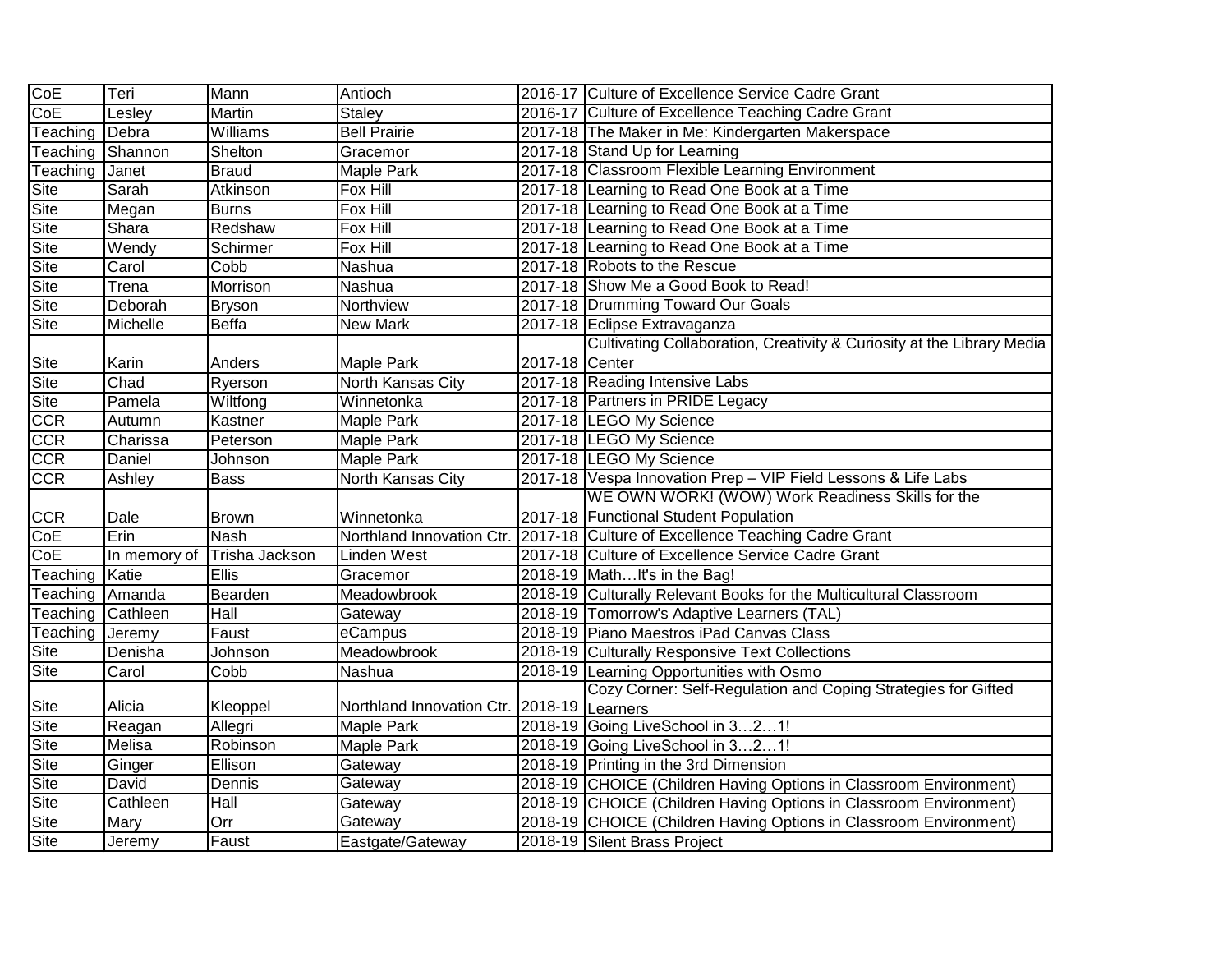| Site        | <b>Haley</b>    | Cope                  | <b>Oak Park</b>           | 2018-19 Community Service Initiative                                      |
|-------------|-----------------|-----------------------|---------------------------|---------------------------------------------------------------------------|
| Site        | Alli            | Bernskoetter          | <b>Staley</b>             | 2018-19 Traveling Makerspace Kits: Bringing the Learning Home!            |
| Site        | Susie           | Helwig                | <b>Staley</b>             | 2018-19 Engaging in Science! STEM FUN!                                    |
| Site        | Heather         | <b>Brennan</b>        | Oak Park/District         | 2018-19 Comfort Kits                                                      |
| <b>CCR</b>  | Daniel          | Johnson               | <b>Maple Park</b>         | 2018-19 Bricks Are for Kids (LEGO My Science Part 2)                      |
| <b>CCR</b>  | Autumn          | Kastner               | <b>Maple Park</b>         | 2018-19 Bricks Are for Kids (LEGO My Science Part 2)                      |
| <b>CCR</b>  | Charissa        | Peterson              | <b>Maple Park</b>         | 2018-19 Bricks Are for Kids (LEGO My Science Part 2)                      |
| <b>CCR</b>  | Shon            | Adamson               | Northland Innovation Ctr. | 2018-19   Forensic Lab                                                    |
| <b>CCR</b>  | Cassie          | Fogel                 | Northland Innovation Ctr. | 2018-19 Forensic Lab                                                      |
| CoE         | Lindsay         | Hatcher               | Chapel Hill               | 2018-19 Culture of Excellence Teaching Cadre Grant                        |
| CoE         | Jessie          | Shepherd              | Winnetonka                | 2018-19 Culture of Excellence Teaching Cadre Grant                        |
| CoE         | Randy           | Glenn                 | Golden Oaks               | 2018-19 Culture of Excellence Service Cadre Grant                         |
| Teaching    | Mark            | Anderson              | Antioch                   | 2019-20 Children's Picture Book Project: Students Publishing for Students |
| Teaching    | Danette         | Roth                  | Eastgate                  | 2019-20 The Tower Garden Project                                          |
| Teaching    | Jeremy          | Faust                 | Gateway                   | 2019-20 The Quiet Drummer Music Project                                   |
| Teaching    | NeQuelle        | DeFord                | Oak Park                  | 2019-20 Awakening Curiosity & Making the Body REAL for All Students       |
| <b>Site</b> | Innovation &    | <b>Tech Committee</b> | <b>Chapel Hill</b>        | 2019-20 Providing a Space to Develop Future-Ready Learners                |
| Site        | <b>Beth</b>     | Anderson              | Chapel Hill               | 2019-20 Seating for Success                                               |
| Site        | Laura           | Taylor                | <b>Chapel Hill</b>        | 2019-20 Seating for Success                                               |
| Site        | Amie            | <b>Tjelle</b>         | <b>Chapel Hill</b>        | 2019-20 Seating for Success                                               |
| Site        | Jill            | Watt                  | Chapel Hill               | 2019-20 Seating for Success                                               |
| Site        | <b>Building</b> | Leadership Team       | Clardy                    | 2019-20 Cultivating a Maker Culture                                       |
| Site        | Ashley          | Porter                | Crestview                 | 2019-20 Strum 'N' Drum                                                    |
| Site        | Elizabeth       | Thompson              | Gashland                  | 2019-20 Can You Hear Me Now?                                              |
| Site        | Erica           | Agbaji                | Gashland                  | 2019-20 Can You Hear Me Now?                                              |
| Site        | Machelle        | <b>Minter</b>         | Gashland                  | 2019-20 Can You Hear Me Now?                                              |
| Site        | Roxanne         | Robke                 | Gashland                  | 2019-20 Can You Hear Me Now?                                              |
| Site        | Carol           | Cobb                  | Nashua                    | 2019-20 Proud to Be Me! Celebrating & Embracing Our Uniqueness            |
| Site        | Mark            | <b>Alfrey</b>         | Nashua                    | 2019-20 The Sensory Path to Better Behavior                               |
| Site        | Keith           | <b>Ballard</b>        | Northview                 | 2019-20 Wheel Throwing: Equity & Inclusion Through Studio Culture         |
| Site        | Mallory         | McCoy                 | Topping                   | 2019-20 Traveling Through Tonka Nation with World Drumming!               |
| <b>Site</b> | April           | Wilson                | West Englewood            | 2019-20 Exploring Cultural Identities & Social Normalities Through Drums  |
| Site        | Jennifer        | Williams              | Davidson/Maplewood        | 2019-20 Coding Playground to Go                                           |
| Site        | Joy             | Hoke                  | Chouteau                  | 2019-20 Coding Playground to Go                                           |
| Site        | <b>Nikki</b>    | <b>Boekhout</b>       | Ravenwood/Rising Hill     | 2019-20 Coding Playground to Go                                           |
| Site        | Reagan          | Allegri               | <b>Maple Park</b>         | 2019-20 Going Live School in 321!"                                        |
| Site        | Melisa          | Robinson              | <b>Maple Park</b>         | 2019-20  "Going Live School in 321!"                                      |
| Site        | Angela          | Van Batavia           | Oak Park                  | 2019-20 Spinning in the Library                                           |
| Site        | Susie           | Helwig                | <b>Staley</b>             | 2019-20 Engaging in Science! STEM Fun!                                    |
| Site        | Vanessa         | <b>New</b>            | School Age Child Care     | 2019-20 Kiko Makes the Best Better with 4-H                               |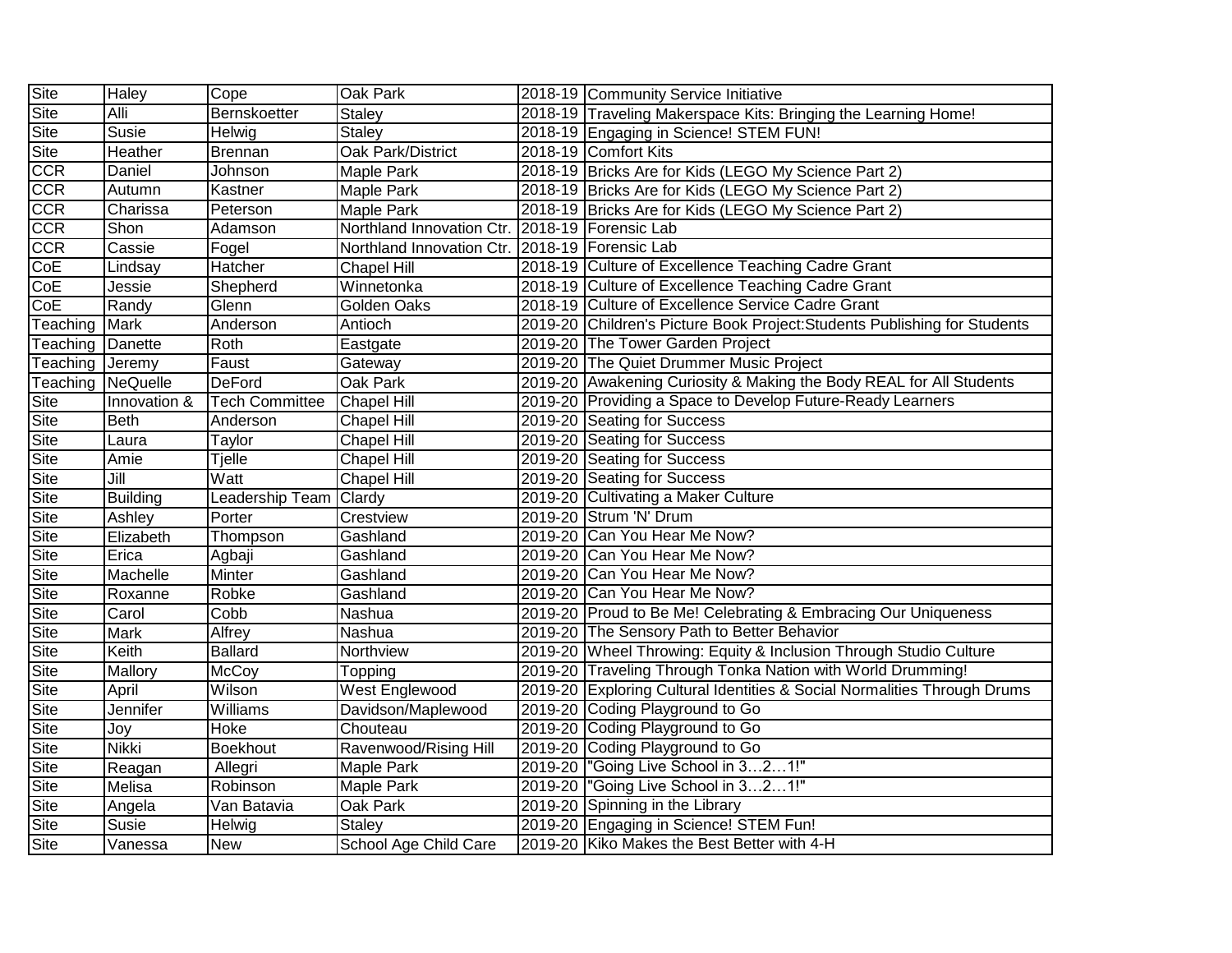| Site                    | Tina         | <b>Biggs</b>    | School Age Child Care     | 2019-20 Kiko Makes the Best Better with 4-H                               |
|-------------------------|--------------|-----------------|---------------------------|---------------------------------------------------------------------------|
| $\overline{\text{CoE}}$ | Laura        | Thomas          | Chapel Hill               | 2019-20 Culture of Excellence Teaching Cadre Grant                        |
| CoE                     | Johnathon    | Lamont          | Winnetonka                | 2019-20 Culture of Excellence Service Cadre Grant                         |
| Teaching                | Kristi       | <b>Black</b>    | Northland Innovation Ctr. | 2020-21 Innovating Affective Learning to Create Effective Learning        |
| Teaching                | Mark         | Anderson        | Antioch                   | 2020-21 Children's Picture Book Project: Students Publishing for Students |
| Teaching                | Jeremy       | Faust           | Gateway                   | 2020-21 The Quiet Woodwind Project                                        |
| Teaching                | Molly        | Ward            | <b>Maple Park</b>         | 2020-21 Keeping Science Fairs Fair                                        |
| Teaching                | Shon         | Adamson         | Northland Innovation Ctr. | 2020-21 Up We Grow                                                        |
| Teaching                | Cassie       | Fogel           | Northland Innovation Ctr. | 2020-21 Up We Grow                                                        |
| Site                    | Brandon      | Preece          | <b>Briarcliff</b>         | 2020-21 Drumming Towards Equity in the Music Room                         |
| <b>Site</b>             | Sherrie      | <b>Brown</b>    | <b>Chapel Hill</b>        | 2020-21 Read Away Regression with a Summer Stack                          |
| Site                    | Stephanie    | Tolander        | <b>Chapel Hill</b>        | 2020-21 Read Away Regression with a Summer Stack                          |
| Site                    | Ali          | Steadman        | Clardy                    | 2020-21 Visualizing Learning with Senses                                  |
| Site                    | Shy          | <b>Dreps</b>    | Clardy                    | 2020-21 Visualizing Learning with Senses                                  |
| Site                    | Kristin      | Kinkade         | Clardy                    | 2020-21 Visualizing Learning with Senses                                  |
| Site                    | Deena        | Watkins         | Clardy                    | 2020-21 Visualizing Learning with Senses                                  |
| Site                    | Jeremy       | Montague        | Golden Oaks               | 2020-21 From the Garden to the Table                                      |
| Site                    | Deborah      | Bryson          | Northview/Rising Hill     | 2020-21 A Seat in the Circle for Everyone: Restorative Drum Circles       |
| <b>Site</b>             | Renae        | Harman          | <b>Rising Hill</b>        | 2020-21 Weaving Together: Looms for Our School Community                  |
| Site                    | Paula        | Keltner         | Social Studies Coord.     | 2020-21 Third Grade Artifact Kits for Missouri History                    |
| <b>Site</b>             | Angela       | Van Batavia     | Oak Park                  | 2020-21 Recharge, Rejuvenate & Live Healthy in the Library                |
| Site                    | Susie        | Helwig          | <b>Staley</b>             | 2020-21 Engaging in Science Research - STEM FUN!                          |
| <b>STEAM</b>            | Jennifer     | Williams        | Davidson/Maplewood        | 2020-21 Coding Playground to Go                                           |
| <b>STEAM</b>            | Joy          | Hoke            | Chouteau                  | 2020-21 Coding Playground to Go                                           |
| <b>STEAM</b>            | <b>Nikki</b> | <b>Boekhout</b> | Ravenwood/Rising Hill     | 2020-21 Coding Playground to Go                                           |
| <b>STEAM</b>            | Renee        | Alfrey          | Fox Hill                  | 2020-21 Full STEAM Ahead                                                  |
| <b>STEAM</b>            | Crystal      | Haywood         | Eastgate                  | 2020-21 Spinning Scholars                                                 |
| <b>STEAM</b>            | Shannon      | McCarthy        | <b>New Mark</b>           | 2020-21 If You Dream It, You Can Build It                                 |
| <b>STEAM</b>            | Jake         | Rhode           | New Mark                  | 2020-21 If You Dream It, You Can Build It                                 |
| CoE                     | Renae        | Harman          | <b>Rising Hill</b>        | 2020-21 Culture of Excellence Teaching Cadre Grant                        |
| CoE                     | <b>Brie</b>  | Lamaster        | Eastgate                  | 2020-21 Culture of Excellence Service Cadre Grant                         |
| Teaching                | Andrea       | Stephenson      | <b>Bell Prairie ELL</b>   | 2021-22 Oh, No! I've Already Read This Book!                              |
| Teaching Natalie        |              | Ortiz           | <b>Gracemor ELL</b>       | 2021-22 Sowing the Roots of Our Readers                                   |
| Teaching Kyndal         |              | <b>Maxwell</b>  | Maple Park                | 2021-22 The Game is Afoot: Breakout Kits in the Library Media Center      |
| Teaching                | Carolyn      | Knapp           | Winnetonka                | 2021-22 Growing Our Knowledge with Tissue Culturing                       |
| Site                    | Connie       | Van Engen       | <b>Bell Prairie</b>       | 2021-22 One Voice                                                         |
|                         |              |                 |                           | Building a Strong Reading Foundation Keeps Students from Falling          |
| <b>Site</b>             | Abby         | Seymour         | <b>Briarcliff</b>         | 2021-22 Through the Cracks                                                |
| Site                    | Rebecca      | Tennison        | Davidson                  | 2021-22 Building Positive Behaviors the Davidson Way                      |
| Site                    | Teri         | Freeman         | Golden Oaks               | 2021-22 Sensory Satisfaction Lab                                          |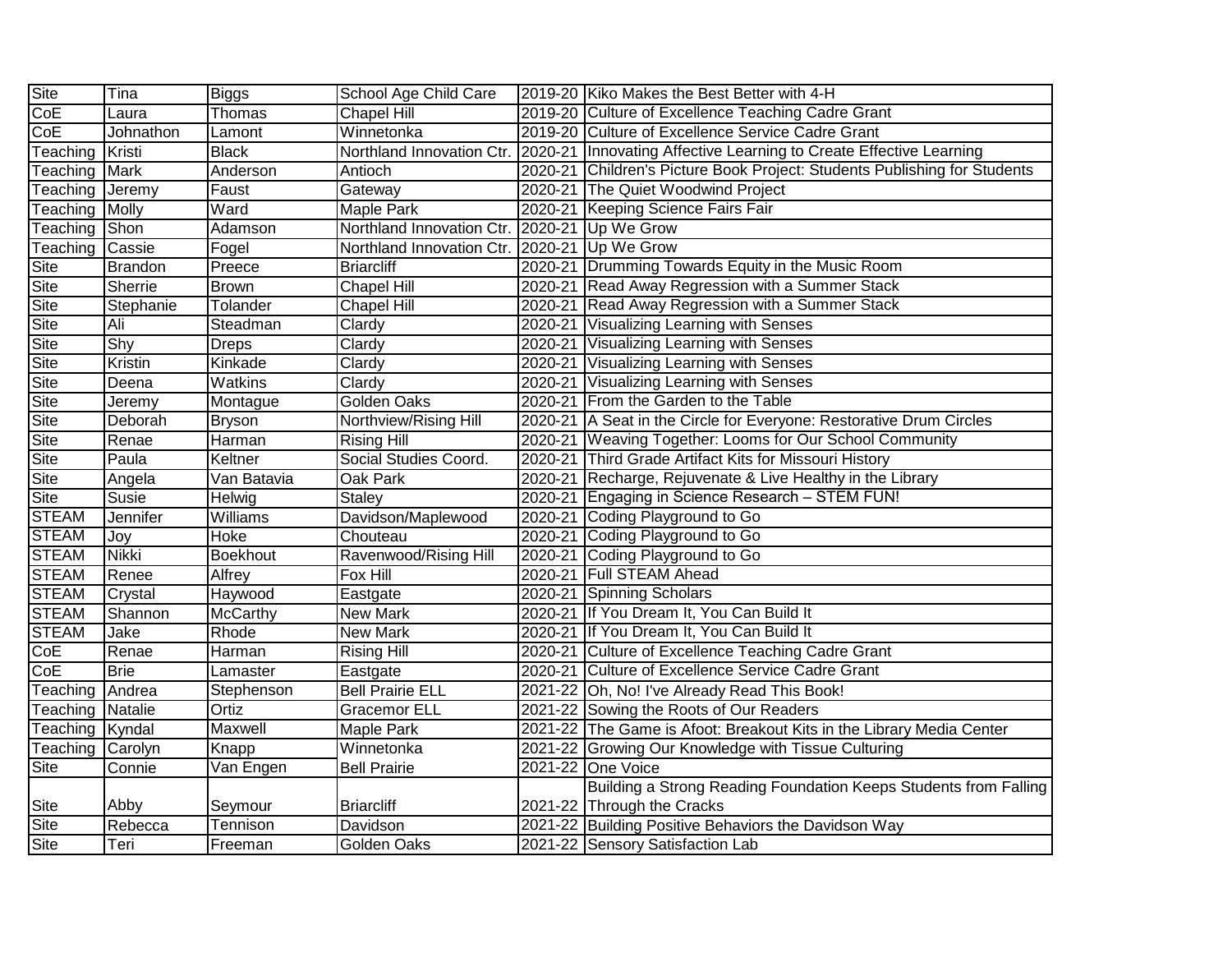| Site           | Traci             | Rapp           | Maplewood           |                | 2021-22 Growing Readers -- Building Confidence                        |
|----------------|-------------------|----------------|---------------------|----------------|-----------------------------------------------------------------------|
| <b>Site</b>    | Matt              | <b>Barrows</b> | Ravenwood           |                | 2021-22 Climbing to Empower the Mind & Body                           |
| <b>Site</b>    | Deborah           | <b>Bryson</b>  | <b>Rising Hill</b>  |                | 2021-22 Instruments, Props & Toys: Make a JOYFUL Noise!               |
| <b>Site</b>    | Sally             | Rolf           | Topping             |                | 2021-22 Taking Topping's Guided Reading Game to the Next Level!       |
| Site           | Megan             | Olson          | Topping             |                | 2021-22 Taking Topping's Guided Reading Game to the Next Level!       |
| Site           | Alexis            | Mundell        | Topping             |                | 2021-22 Taking Topping's Guided Reading Game to the Next Level!       |
| Site           | Paula             | Keltner        | District-Wide       |                | 2021-22 Third Grade Social Studies Artifact Kits for Missouri History |
| Site           | <b>Mark</b>       | Anderson       | Antioch             |                | 2021-22 The Children's Picture Book Project                           |
| Site           | Kerry             | Thorne         | Gateway             |                | 2021-22 Everyone a Scientist                                          |
| Site           | Amanda            | <b>Dillon</b>  | Gateway             |                | 2021-22 Everyone a Scientist                                          |
| Site           | Stephen           | Wagner         | North Kansas City   |                | 2021-22 Growing Northtown                                             |
| Site           | Jessica           | Tyler          | North Kansas City   |                | 2021-22 Growing Northtown                                             |
| Site           | Chad              | Lower          | North Kansas City   |                | 2021-22 Growing Northtown                                             |
| Site           | Laura             | Meador         | North Kansas City   |                | 2021-22 Growing Northtown                                             |
| Site           | Hawar             | Khalandi       | North Kansas City   |                | 2021-22 Growing Northtown                                             |
|                |                   |                |                     |                | Expanding Knowledge & Skills Through Real World Professional          |
| <b>Site</b>    | Helena            | Cosentino      | Winnetonka          |                | 2021-22 Connections                                                   |
| Site           | <b>Brandi</b>     | <b>Stout</b>   | Secondary Schools   |                | 2021-22 Providing Mental Health First Aid with Comfort Kits           |
| <b>STEAM</b>   | <b>Stacy</b>      | Adamson        | <b>Bell Prairie</b> |                | 2021-22 Seeing Yourself as a Scientist                                |
| <b>STEAM</b>   | Deb               | Williams       | <b>Bell Prairie</b> |                | 2021-22 Welcome to the Great OUTDOOR CLASSROOM                        |
| <b>STEAM</b>   | Sara              | Maurin         | <b>Bell Prairie</b> |                | 2021-22 Welcome to the Great OUTDOOR CLASSROOM                        |
| <b>STEAM</b>   | Jennifer          | <b>Bianco</b>  | <b>Bell Prairie</b> |                | 2021-22 Welcome to the Great OUTDOOR CLASSROOM                        |
| <b>STEAM</b>   | Rachel            | Krohn          | <b>Bell Prairie</b> |                | 2021-22 Welcome to the Great OUTDOOR CLASSROOM                        |
| <b>STEAM</b>   | Kendra            | Davis          | <b>Bell Prairie</b> |                | 2021-22 Welcome to the Great OUTDOOR CLASSROOM                        |
| <b>STEAM</b>   | Cassie            | Fogel          | <b>SAGE Center</b>  |                | 2021-22 Ready, Set, Spike  into Coding!                               |
| <b>STEAM</b>   | Shon              | Adamson        | <b>SAGE Center</b>  |                | 2021-22 Ready, Set, Spike  into Coding!                               |
| <b>STEAM</b>   | Samantha          | <b>Baker</b>   | <b>Chapel Hill</b>  |                | 2021-22 Wheel Throwing: Creating Community with Clay                  |
| <b>STEAM</b>   | Tina              | Rumsey         | Eastgate            |                | 2021-22 Finding Your Voice: Zine Scene Creation                       |
| <b>STEAM</b>   | Alexis            | <b>Buczek</b>  | Eastgate            |                | 2021-22 Finding Your Voice: Zine Scene Creation                       |
| CoE            | Ruth              | De Dios        | Oak Park            |                | 2021-22 Culture of Excellence Service Cadre Grant                     |
| CoE            | Vanessa           | Thomson        | Chapel Hill         |                | 2021-22 Culture of Excellence Teaching Cadre Grant                    |
| Teaching       | Andrea            | Stephenson     | <b>Bell Prairie</b> |                | 2022-23   Can't Wait to Read This Book at HOME!                       |
|                |                   |                |                     |                | Developing Decoders: Using Phonics-Based Text to Boost Reading        |
| Teaching       | <b>Shy</b>        | <b>Dreps</b>   | Clardy              | 2022-23 Skills |                                                                       |
|                |                   |                |                     |                | Developing Decoders: Using Phonics-Based Text to Boost Reading        |
| Teaching Julie |                   | Gorham         | Clardy              | 2022-23 Skills |                                                                       |
| Teaching       | Katie             | Aubrey         | Gracemor            |                | 2022-23 Connecting Families & School Through Social Stories           |
| Teaching Blake |                   | Duran          | Antioch             |                | 2022-23 Exploring Multi-Cultural Music Through Jazz Performance       |
|                | Teaching Samantha | <b>Brown</b>   | Northgate           |                | 2022-23 How Does Your Garden Grow  in Math?!                          |
| Teaching Lori  |                   | Dameron        | Oak Park            |                | 2022-23 Generations of Service                                        |